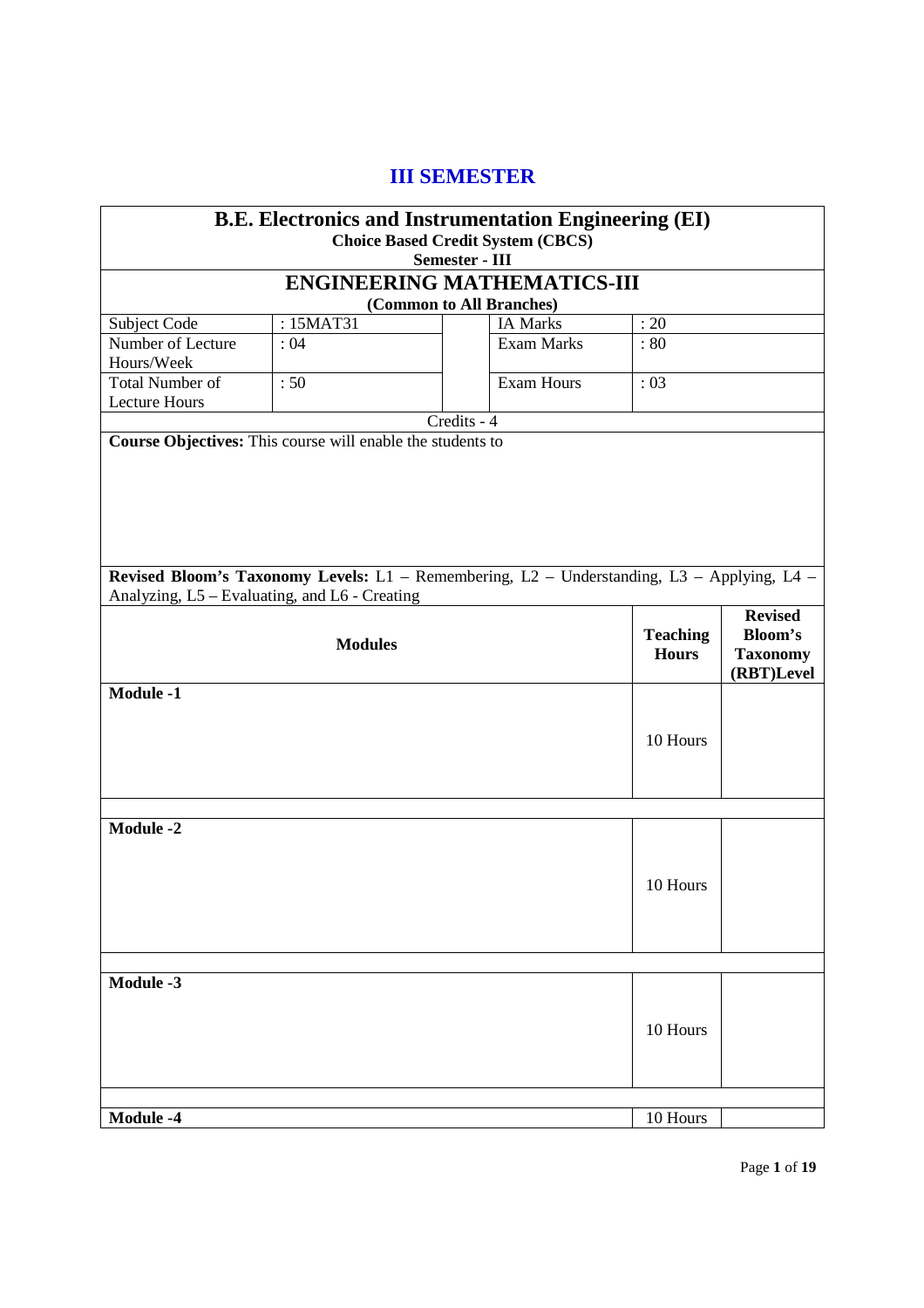| <b>Module -5</b>                                                                                     |          |  |
|------------------------------------------------------------------------------------------------------|----------|--|
|                                                                                                      |          |  |
|                                                                                                      | 10 Hours |  |
|                                                                                                      |          |  |
|                                                                                                      |          |  |
|                                                                                                      |          |  |
| Course Outcomes: After studying this course, students will able to:                                  |          |  |
|                                                                                                      |          |  |
|                                                                                                      |          |  |
|                                                                                                      |          |  |
|                                                                                                      |          |  |
| <b>Graduate Attributes (as per NBA)</b>                                                              |          |  |
|                                                                                                      |          |  |
|                                                                                                      |          |  |
|                                                                                                      |          |  |
|                                                                                                      |          |  |
|                                                                                                      |          |  |
| <b>Question Paper Pattern:</b><br>The question paper will have TEN questions.<br>$\bullet$           |          |  |
| Each full question carry16 marks<br>$\bullet$                                                        |          |  |
| There will be TWO full questions (with maximum of FOUR sub questions) from each module.<br>$\bullet$ |          |  |
| Each full question will have sub questions covering all the topics under a module.<br>$\bullet$      |          |  |
| The students will have to answer FIVE full questions, selecting ONE full question from each module.  |          |  |
| <b>Text Books:</b>                                                                                   |          |  |
|                                                                                                      |          |  |
|                                                                                                      |          |  |
|                                                                                                      |          |  |
|                                                                                                      |          |  |
|                                                                                                      |          |  |
| <b>Reference Books:</b>                                                                              |          |  |
|                                                                                                      |          |  |
|                                                                                                      |          |  |
|                                                                                                      |          |  |
|                                                                                                      |          |  |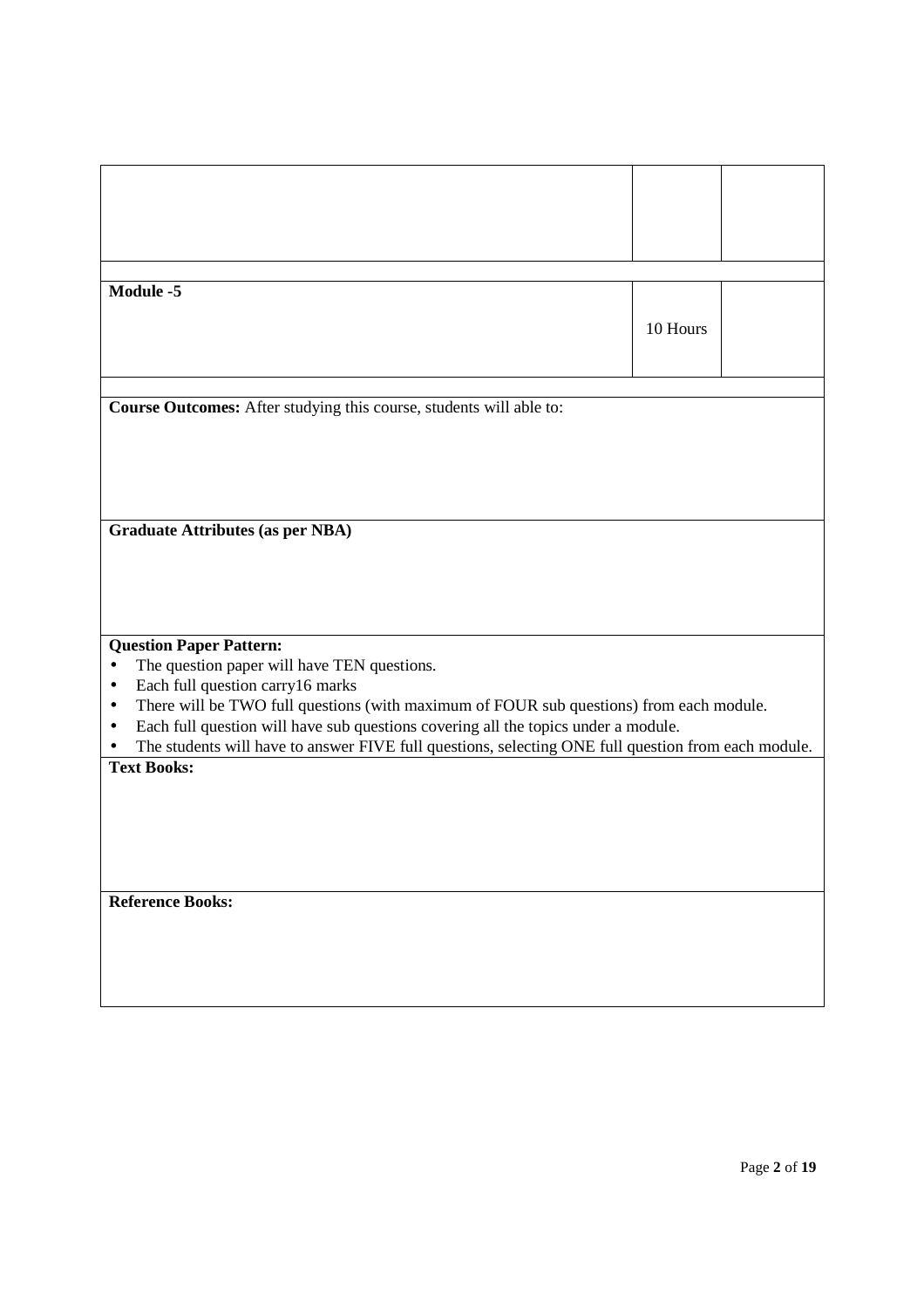## **B.E. Electronics and Instrumentation Engineering (EI) Choice Based Credit System (CBCS)**

## **Semester - III**

## **ELECTRONIC INSTRUMENTATION AND MEASUREMENTS (Common to EI, BM & ML)**

| Subject Code           | : $15$ EI/BM/ML 32 |  | <b>IA Marks</b> | : 20 |  |
|------------------------|--------------------|--|-----------------|------|--|
| Number of Lecture      | : 04               |  | Exam Marks      | :80  |  |
| Hours/Week             |                    |  |                 |      |  |
| <b>Total Number of</b> | :50                |  | Exam Hours      | :03  |  |
| Lecture Hours          |                    |  |                 |      |  |
| Credits - 4            |                    |  |                 |      |  |

**Course Objectives:** This course will enable the students to

• Impart with the knowledge of generalized measurement systems.

- Learn the characteristics of various types of measurement systems and errors in measuring instruments.
- Analyze the circuits for the measurement of Resistance, Capacitance, Inductance, and Frequency.
- Impart with the basic concepts of CRO and its usage for the measurement of various parameters.
- Understand the concepts of Ammeters, Voltmeter and Multimeters
- Understand the importance of Display Devices and Recorders in practical fields

**Revised Bloom's Taxonomy Levels:** L1 – Remembering, L2 – Understanding, L3 – Applying, L4 – Analyzing, L5 – Evaluating, and L6 - Creating

| <b>Modules</b>                                                                                                                                                                                                                                                                                                                                                                                                                                                                                                                                                                                                                                 | <b>Teaching</b><br><b>Hours</b> | <b>Revised</b><br>Bloom's<br><b>Taxonomy</b><br>(RBT)Level |
|------------------------------------------------------------------------------------------------------------------------------------------------------------------------------------------------------------------------------------------------------------------------------------------------------------------------------------------------------------------------------------------------------------------------------------------------------------------------------------------------------------------------------------------------------------------------------------------------------------------------------------------------|---------------------------------|------------------------------------------------------------|
| <b>Module -1</b><br>A). Measurements: introduction, Significance of measurements, methods of<br>measurements, instruments and measurement systems, Functions of<br>instruments and measurement systems, Applications of measurement<br>systems.<br>Measurement Errors: Introduction Gross errors and systematic errors,<br>Absolute and relative errors, basic concepts of accuracy, Precision,<br>Resolution and Significant figures, Measurement error combinations.<br>(relevant problems)                                                                                                                                                  | 10 Hours                        | L1,L2                                                      |
|                                                                                                                                                                                                                                                                                                                                                                                                                                                                                                                                                                                                                                                |                                 |                                                            |
| Module -2<br>A). Ammeters, Voltmeter and Multimeters:<br>Introduction, DC ammeter principle only, DC voltmeter, Multi-range<br>voltmeter, Extending voltmeter ranges, Loading, Peak responding and True<br>RMS voltmeters. (relevant problems)<br><b>B</b> ). Digital Voltmeters:<br>Introduction, Ramp type, Dual slope integrating type $(V-T)$ , integrating type<br>(V-F) and Successive approximation type (relevant problems).<br>Digital Instruments: Introduction, Block diagram of a Basic Digital Multi-<br>meter. Digital frequency meters: Basic circuit of a Digital frequency meter,<br>Basic circuit for frequency measurement. | 10 Hours                        | L1, L2, L3,<br>L <sub>5</sub>                              |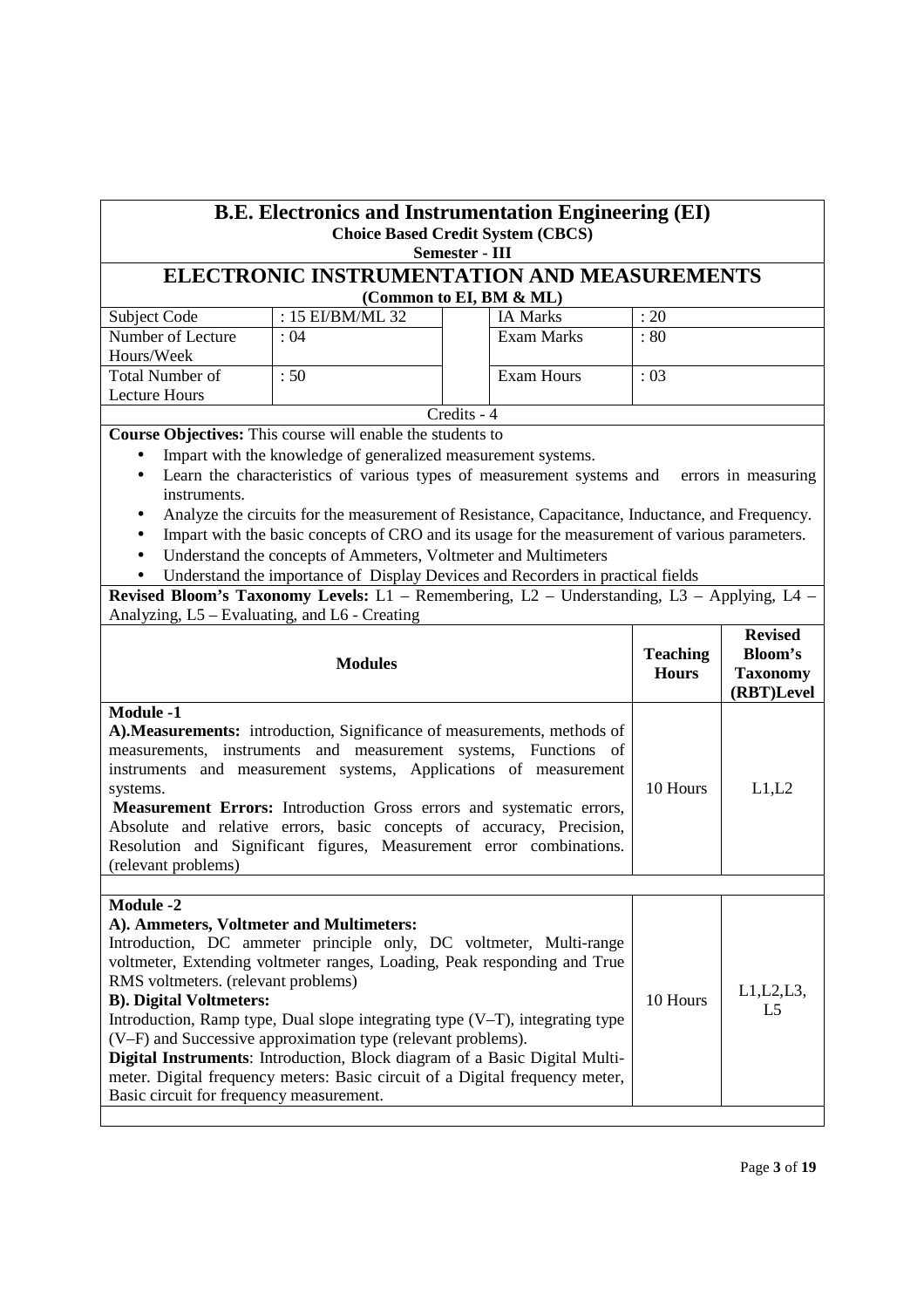| <b>Module -3</b><br>A). Oscilloscopes : Introduction, Basic principles, CRT features, Block<br>diagram and working of each block, Typical CRT connections, Dual beam<br>and dual trace CROs, Electronic switch.<br><b>B).Special Oscilloscopes:</b><br>Delayed time-base oscilloscopes: Need for a time delay $\&$ delayed-time-<br>base system.<br>Analog storage oscilloscopes: Need for trace storage, bistable storage CRT,<br>Variable persistence storage CRT.<br>Digital storage oscilloscopes: Basic DSO operation only.                                                                                                                          | 10 Hours | L1, L2, L3,<br>L4      |
|-----------------------------------------------------------------------------------------------------------------------------------------------------------------------------------------------------------------------------------------------------------------------------------------------------------------------------------------------------------------------------------------------------------------------------------------------------------------------------------------------------------------------------------------------------------------------------------------------------------------------------------------------------------|----------|------------------------|
| <b>Module -4</b><br>A). Signal Generators :<br>Introduction, Fixed and variable AF oscillator, Standard signal generator,<br>Modern laboratory signal generator, AF sine and Square wave generator,<br>Function generator, Square and Pulse generator.<br>B). Bridge Circuits for Measurement of R, L & C:<br>DC bridges: Introduction, Wheatstone's bridge, Kelvin Bridge<br>AC bridges: Capacitance Comparison Bridge, inductance Comparison<br>Bridge, Maxwell's bridge, Schering Bridge. (relevant problems)                                                                                                                                          | 10 Hours | L1, L2, L3, L5<br>, L6 |
| <b>Module -5</b><br><b>Display Devices and Recorders:</b><br>Introduction, electrical indicating instruments, digital instruments, digital<br>display methods, digital display unit. Segmental Displays: Seven segmental<br>display, dot matrices, LED, LCD, decade counting assemblies, display<br>systems. Recorders: Recording requirements, analog recorders- Graphic<br>recorders, strip chart recorders & its types, X-Y recorder, Magnetic & Digital<br>tape recorders.                                                                                                                                                                            | 10 Hours | L1, L2, L3, L5         |
| Course Outcomes: After studying this course, students will able to:<br>Analyze instrument characteristics, errors and generalized measurement system.<br>٠<br>Analyze and use the circuit for the measurement of $R, L, C, F, I, V$ etc<br>$\bullet$<br>Use of Ammeters, Voltmeter and Multimeters and CRO for measurement<br>$\bullet$<br>Analyze and interpret different signal generator circuits for the generation of various waveforms<br>$\bullet$<br>Understand and use different display devices and recorders<br><b>Graduate Attributes (as per NBA)</b><br>Engineering knowledge<br>Problem analysis<br>Design & Development of Solutions<br>٠ |          |                        |
| Modern tool usage<br><b>Question Paper Pattern:</b><br>The question paper will have TEN questions.<br>Each full question carry16 marks<br>$\bullet$<br>There will be TWO full questions (with maximum of FOUR sub questions) from each module.<br>٠<br>Each full question will have sub questions covering all the topics under a module.<br>٠<br>The students will have to answer FIVE full questions, selecting ONE full question from each module.<br><b>Text Books:</b><br>"Electronic Instrumentation", H. S. Kalsi, TMH, 2004 (Module- $2,3 \& 4$ )<br>1.                                                                                           |          |                        |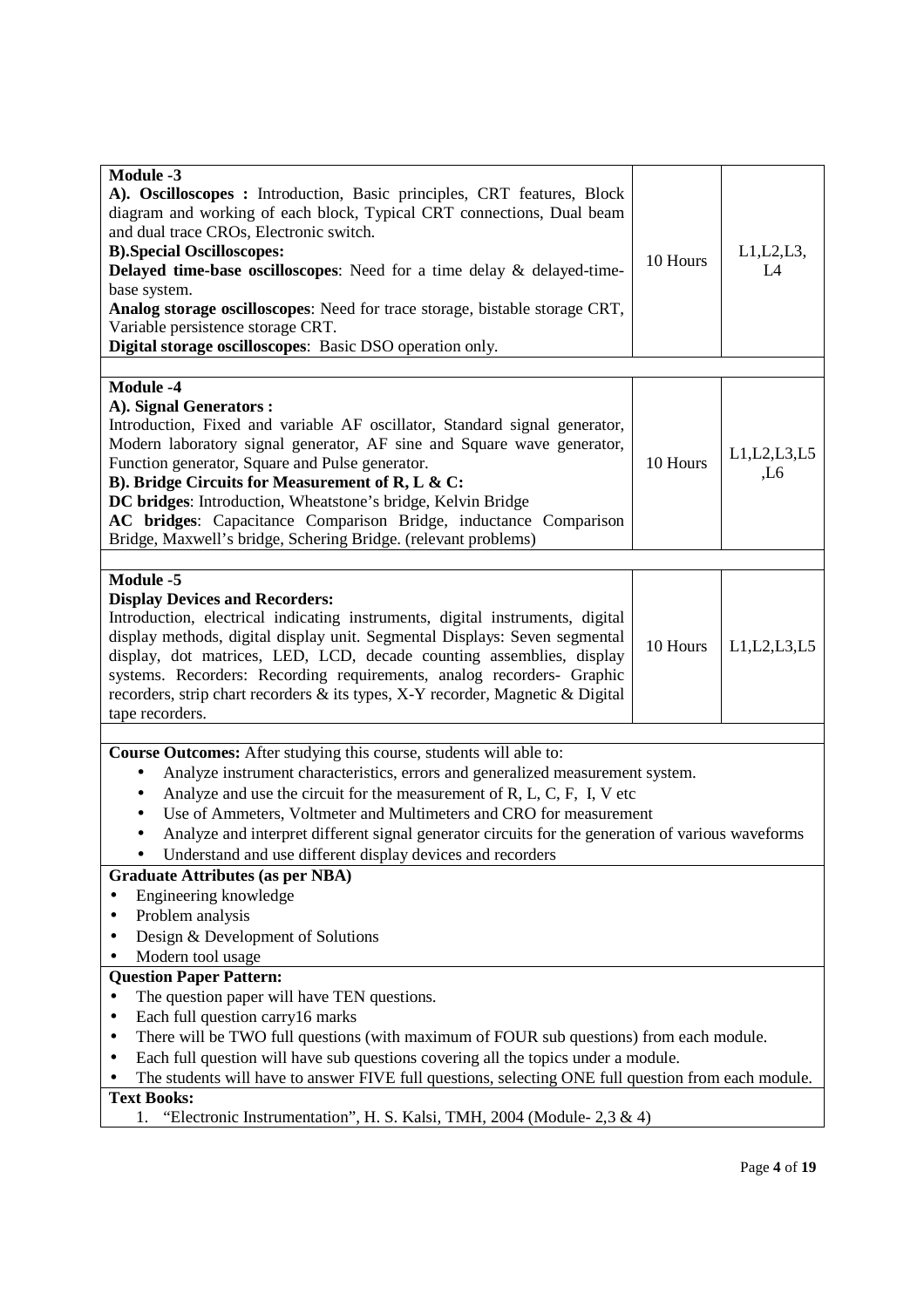- 2. "Electronic Instrumentation and Measurements", David A Bell, PHI / Pearson Education2006/ Oxford Higher Education, 2013. (Module 1 & 3)
- 3. Electrical and Electronic Measurements and Instrumentation A. K. Sawhney,  $17<sup>th</sup>$  Edition (Reprint 2004), DhanpatRai& Co. Pvt. Ltd., 2004.(Module- 1 & 5)

- 1. "Principles of Measurement Systems", John P. Beately, 3<sup>rd</sup>Edition, Pearson Education, 2000
- 2. "Modern Electronic Instrumentation and Measuring Techniques", Cooper D & A D Helfrick, PHI, 1998.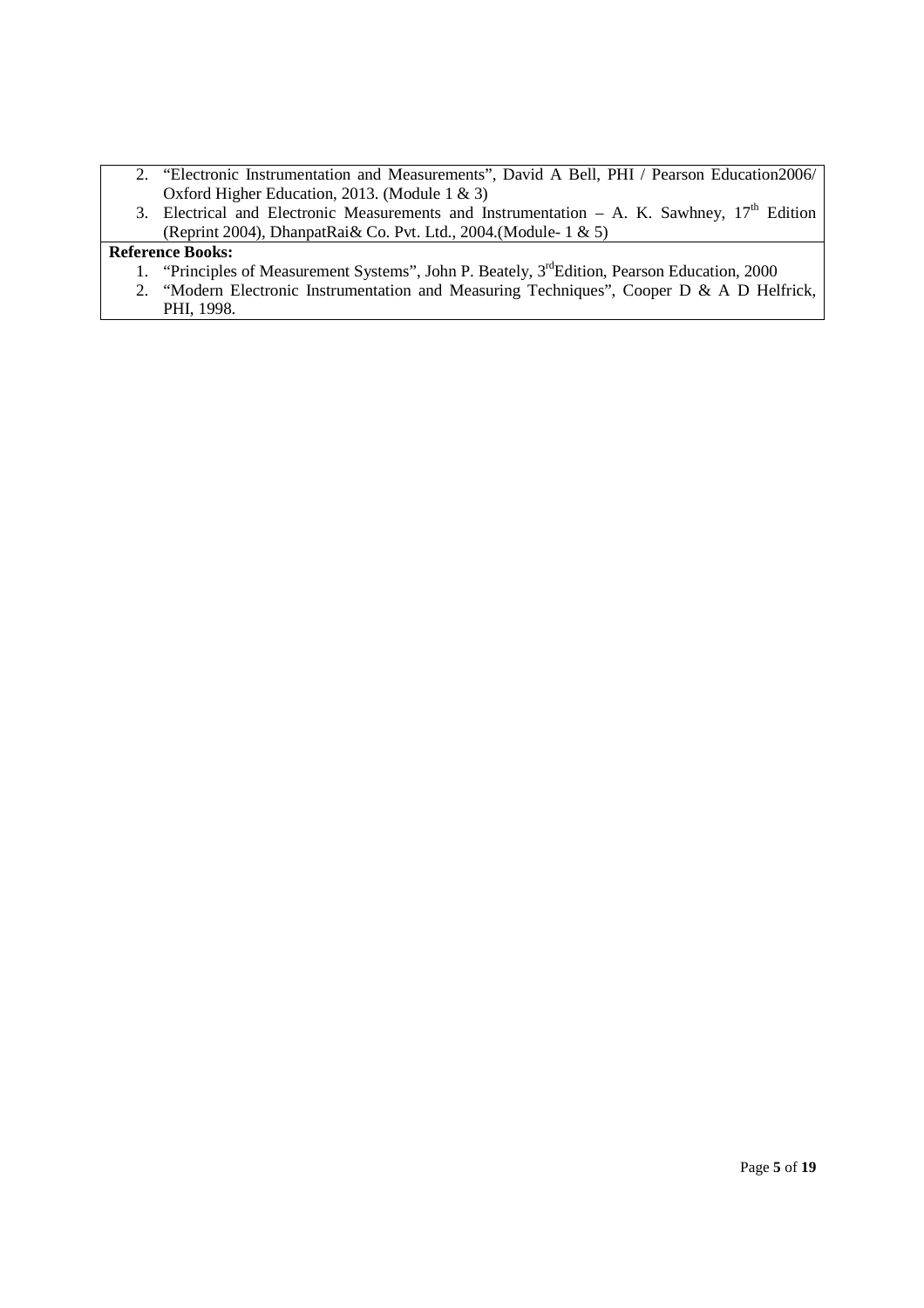| <b>B.E. Electronics and Instrumentation Engineering (EI)</b><br><b>Choice Based Credit System (CBCS)</b><br><b>Semester - III</b>                                                                                                                                                                                                                                                                                                                                                                 |                                                                                                                                                                                                                                                                                                                                                                                                                                                                                                                                                        |             |                                 |                                                                   |          |      |
|---------------------------------------------------------------------------------------------------------------------------------------------------------------------------------------------------------------------------------------------------------------------------------------------------------------------------------------------------------------------------------------------------------------------------------------------------------------------------------------------------|--------------------------------------------------------------------------------------------------------------------------------------------------------------------------------------------------------------------------------------------------------------------------------------------------------------------------------------------------------------------------------------------------------------------------------------------------------------------------------------------------------------------------------------------------------|-------------|---------------------------------|-------------------------------------------------------------------|----------|------|
|                                                                                                                                                                                                                                                                                                                                                                                                                                                                                                   | <b>ANALOG ELECTRONIC CIRCUITS</b>                                                                                                                                                                                                                                                                                                                                                                                                                                                                                                                      |             |                                 |                                                                   |          |      |
|                                                                                                                                                                                                                                                                                                                                                                                                                                                                                                   |                                                                                                                                                                                                                                                                                                                                                                                                                                                                                                                                                        |             | (Common to EI, BM & ML)         |                                                                   |          |      |
| Subject Code                                                                                                                                                                                                                                                                                                                                                                                                                                                                                      | : 15EI/BM/ML33                                                                                                                                                                                                                                                                                                                                                                                                                                                                                                                                         |             | <b>IA Marks</b>                 | : 20                                                              |          |      |
| NumberofLectureHour<br>s/Week                                                                                                                                                                                                                                                                                                                                                                                                                                                                     | :04                                                                                                                                                                                                                                                                                                                                                                                                                                                                                                                                                    |             | <b>Exam Marks</b>               | : 80                                                              |          |      |
| <b>Total Number</b>                                                                                                                                                                                                                                                                                                                                                                                                                                                                               | :50                                                                                                                                                                                                                                                                                                                                                                                                                                                                                                                                                    |             | <b>Exam Hours</b>               | :03                                                               |          |      |
| ofLecture Hours                                                                                                                                                                                                                                                                                                                                                                                                                                                                                   |                                                                                                                                                                                                                                                                                                                                                                                                                                                                                                                                                        |             |                                 |                                                                   |          |      |
|                                                                                                                                                                                                                                                                                                                                                                                                                                                                                                   |                                                                                                                                                                                                                                                                                                                                                                                                                                                                                                                                                        | Credits - 4 |                                 |                                                                   |          |      |
|                                                                                                                                                                                                                                                                                                                                                                                                                                                                                                   | <b>Course Objectives:</b> This course will enable the students                                                                                                                                                                                                                                                                                                                                                                                                                                                                                         |             |                                 |                                                                   |          |      |
|                                                                                                                                                                                                                                                                                                                                                                                                                                                                                                   | With the knowledge of Electronic devices.                                                                                                                                                                                                                                                                                                                                                                                                                                                                                                              |             |                                 |                                                                   |          |      |
| $\bullet$                                                                                                                                                                                                                                                                                                                                                                                                                                                                                         | To know modeling of BJT and FET for analysis and to Designof BJT Amplifier, Hybrid Equivalent                                                                                                                                                                                                                                                                                                                                                                                                                                                          |             |                                 |                                                                   |          |      |
| and Hybrid $\pi$ Models.                                                                                                                                                                                                                                                                                                                                                                                                                                                                          |                                                                                                                                                                                                                                                                                                                                                                                                                                                                                                                                                        |             |                                 |                                                                   |          |      |
| ٠                                                                                                                                                                                                                                                                                                                                                                                                                                                                                                 | To know construction and characteristics of JFETs and MOSFETs.                                                                                                                                                                                                                                                                                                                                                                                                                                                                                         |             |                                 |                                                                   |          |      |
| $\bullet$                                                                                                                                                                                                                                                                                                                                                                                                                                                                                         | Describe various types of FET biasing, and Demonstrate use of FET amplifiers.                                                                                                                                                                                                                                                                                                                                                                                                                                                                          |             |                                 |                                                                   |          |      |
| $\bullet$                                                                                                                                                                                                                                                                                                                                                                                                                                                                                         | Demonstrate and Generalize Frequency response of BJT and FET amplifiers at various frequencies.                                                                                                                                                                                                                                                                                                                                                                                                                                                        |             |                                 |                                                                   |          |      |
|                                                                                                                                                                                                                                                                                                                                                                                                                                                                                                   | Analyze Power amplifier circuits in different modes of operation.                                                                                                                                                                                                                                                                                                                                                                                                                                                                                      |             |                                 |                                                                   |          |      |
| $\bullet$                                                                                                                                                                                                                                                                                                                                                                                                                                                                                         | To know the concept of Feedback and its effect on amplifier circuits and Oscillator circuits-                                                                                                                                                                                                                                                                                                                                                                                                                                                          |             |                                 |                                                                   |          |      |
|                                                                                                                                                                                                                                                                                                                                                                                                                                                                                                   | operation and generation of low and high frequency signal using BJT/FET/Op-amp.                                                                                                                                                                                                                                                                                                                                                                                                                                                                        |             |                                 |                                                                   |          |      |
|                                                                                                                                                                                                                                                                                                                                                                                                                                                                                                   | Revised Bloom's Taxonomy Levels: L1 - Remembering, L2 - Understanding, L3 - Applying, L4 -                                                                                                                                                                                                                                                                                                                                                                                                                                                             |             |                                 |                                                                   |          |      |
| Analysing, L5 – Evaluating, and L6 - Creating                                                                                                                                                                                                                                                                                                                                                                                                                                                     |                                                                                                                                                                                                                                                                                                                                                                                                                                                                                                                                                        |             |                                 |                                                                   |          |      |
| <b>Modules</b>                                                                                                                                                                                                                                                                                                                                                                                                                                                                                    |                                                                                                                                                                                                                                                                                                                                                                                                                                                                                                                                                        |             | <b>Teaching</b><br><b>Hours</b> | <b>Revised</b><br><b>Bloom's</b><br><b>Taxonomy</b><br>(RBT)Level |          |      |
| <b>Module -1 BJT AC Analysis</b>                                                                                                                                                                                                                                                                                                                                                                                                                                                                  |                                                                                                                                                                                                                                                                                                                                                                                                                                                                                                                                                        |             |                                 |                                                                   |          |      |
| Divider Bias,<br><b>CE</b>                                                                                                                                                                                                                                                                                                                                                                                                                                                                        | BJT modeling, re transistor model: Common Emitter Configuration, Voltage-<br>Emitter-Bias<br>Configuration<br>Analysis), Emitter Follower Configuration, Determining Current Gain, Effect<br>of RL and R <sub>S</sub> , Cascaded Systems, RC- Coupled BJT Amplifier, Cascade<br>Connection, Darlington Connection. The Hybrid Equivalent model,<br>Approximate Hybrid Equivalent Circuit, Fixed bias configuration, Voltage-<br>Divider configuration. (Relevant problems on above topics)<br>Complete Hybrid Equivalent Model and Hybrid $\pi$ Model. |             | (Excluding<br>P-spice           |                                                                   | 10 Hours | L1L2 |
|                                                                                                                                                                                                                                                                                                                                                                                                                                                                                                   |                                                                                                                                                                                                                                                                                                                                                                                                                                                                                                                                                        |             |                                 |                                                                   |          |      |
| <b>Module -2</b><br><b>Field Effect Transistors</b><br>Introduction,<br>Construction                                                                                                                                                                                                                                                                                                                                                                                                              | Characteristics<br>and                                                                                                                                                                                                                                                                                                                                                                                                                                                                                                                                 | of          | JFET <sub>s</sub> ,<br>Transfer |                                                                   |          |      |
| Characteristics, Applying Shockley's Equation.<br>Depletion Type MOSFET: Basic Construction, Basic Operation and<br>Characteristics, P-Channel Depletion Type MOSFET<br>and<br>Symbols,<br>10 Hours<br>Enhancement Type MOSFET: Basic Construction, Basic Operation and<br>Characteristics, P-Channel Enhancement Type MOSFETs and Symbols.<br>Relevant problems on above topics, CMOS-Basics.<br><b>FET Biasing</b><br>Introduction, Fixed-Bias Configuration, Self-Bias Configuration, Voltage- |                                                                                                                                                                                                                                                                                                                                                                                                                                                                                                                                                        |             |                                 | L1L2                                                              |          |      |
|                                                                                                                                                                                                                                                                                                                                                                                                                                                                                                   | Divider Biasing. Relevant problems on above topics                                                                                                                                                                                                                                                                                                                                                                                                                                                                                                     |             |                                 |                                                                   |          |      |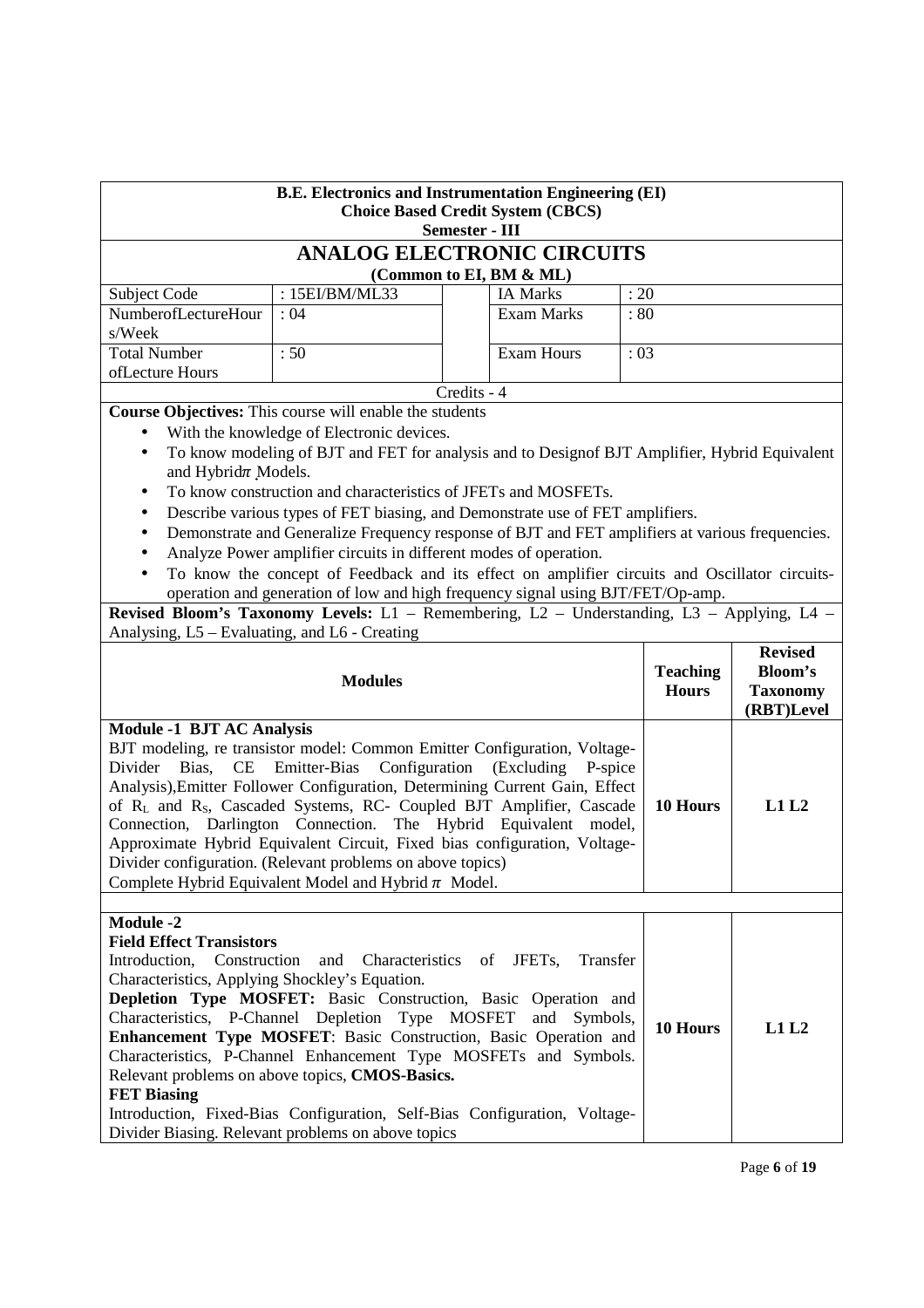| <b>Module -3</b><br><b>FET Amplifiers</b><br>Introduction, JFET Small Signal Model, JFET AC equivalent Circuit, Fixed-<br>Bias Configuration, Self-Bias Configuration, Voltage-Divider Configuration,<br>Source Follower Configuration. Relevant problems on above topics.<br><b>BJT and JFET Frequency Response:</b><br>Introduction, General Frequency Considerations, Low Frequency Response of<br>BJT Amplifier, Low Frequency Response of FET Amplifier, Miller Effect<br>Capacitance, High Frequency Response of FET Amplifier, Multistage<br>frequency effects. Relevant problems on above topics .(Excluding P-spice<br>Analysis) | 10 Hours | L1, L2, L3       |  |  |
|-------------------------------------------------------------------------------------------------------------------------------------------------------------------------------------------------------------------------------------------------------------------------------------------------------------------------------------------------------------------------------------------------------------------------------------------------------------------------------------------------------------------------------------------------------------------------------------------------------------------------------------------|----------|------------------|--|--|
|                                                                                                                                                                                                                                                                                                                                                                                                                                                                                                                                                                                                                                           |          |                  |  |  |
| <b>Module -4</b><br><b>Power Amplifiers</b><br>Introduction: Definitions and Amplifier Types, Series Fed Class A Amplifier,<br>Transformer Coupled Class A Amplifier, Class B Amplifier operation.<br>Class B amplifier circuits: Transformer-Coupled Push-Pull Circuits,<br>Complementary -Symmetry Circuits only, Amplifier Distortion, Class C and<br>Class D Amplifier. Relevant Problems on above topics.                                                                                                                                                                                                                            | 10 Hours | L1, L2,<br>L3,L4 |  |  |
|                                                                                                                                                                                                                                                                                                                                                                                                                                                                                                                                                                                                                                           |          |                  |  |  |
| Module -5<br><b>Feedback and Oscillator Circuits</b><br>Feedback Concepts, Feedback Connection Types, Effects of negative<br>feedback, Oscillator operation, Phase Shift Oscillator: FET Phase Shift<br>Oscillator, Transistor Phase Shift Oscillator, Wien Bridge Oscillator, Tuned<br>oscillator Circuit: FET and Transistor Colpitts Oscillator, FET and Transistor<br>Hartley Oscillator, Crystal oscillator. Relevant Problems on above topics<br>Unijunction transistor oscillator.                                                                                                                                                 | 10 Hours | L2, L3           |  |  |
|                                                                                                                                                                                                                                                                                                                                                                                                                                                                                                                                                                                                                                           |          |                  |  |  |
| Course Outcomes: After studying this course, students will able to:<br>Explain the Working principles, characteristics and basic applications of BJT and FET.<br>Modeling of BJT/FET for analysis<br>$\bullet$<br>Design Single stage, Multistage amplifier, with and without feedback<br>$\bullet$<br>AnalyzeFrequency response of BJT and FET.<br>$\bullet$<br>Acquire the knowledge of classifications of Power amplifier, operation, and able to design power<br>$\bullet$<br>amplifier.<br>Apply the knowledge gained in the design of BJT/FET circuits in Oscillators to generate different<br>frequency signals.                   |          |                  |  |  |
| <b>Graduate Attributes (as per NBA)</b>                                                                                                                                                                                                                                                                                                                                                                                                                                                                                                                                                                                                   |          |                  |  |  |
| <b>Engineering Knowledge</b><br>Problem Analysis<br>$\bullet$<br>Design / development of solutions (partly)<br>$\bullet$<br>Interpretation of data                                                                                                                                                                                                                                                                                                                                                                                                                                                                                        |          |                  |  |  |
| <b>Question Paper Pattern:</b>                                                                                                                                                                                                                                                                                                                                                                                                                                                                                                                                                                                                            |          |                  |  |  |
| The question paper will have TEN questions.<br>Each full question carry 16 marks<br>There will be TWO full questions (with maximum of FOUR sub questions) from each module.<br>Each full question will have sub questions covering all the topics under a module.                                                                                                                                                                                                                                                                                                                                                                         |          |                  |  |  |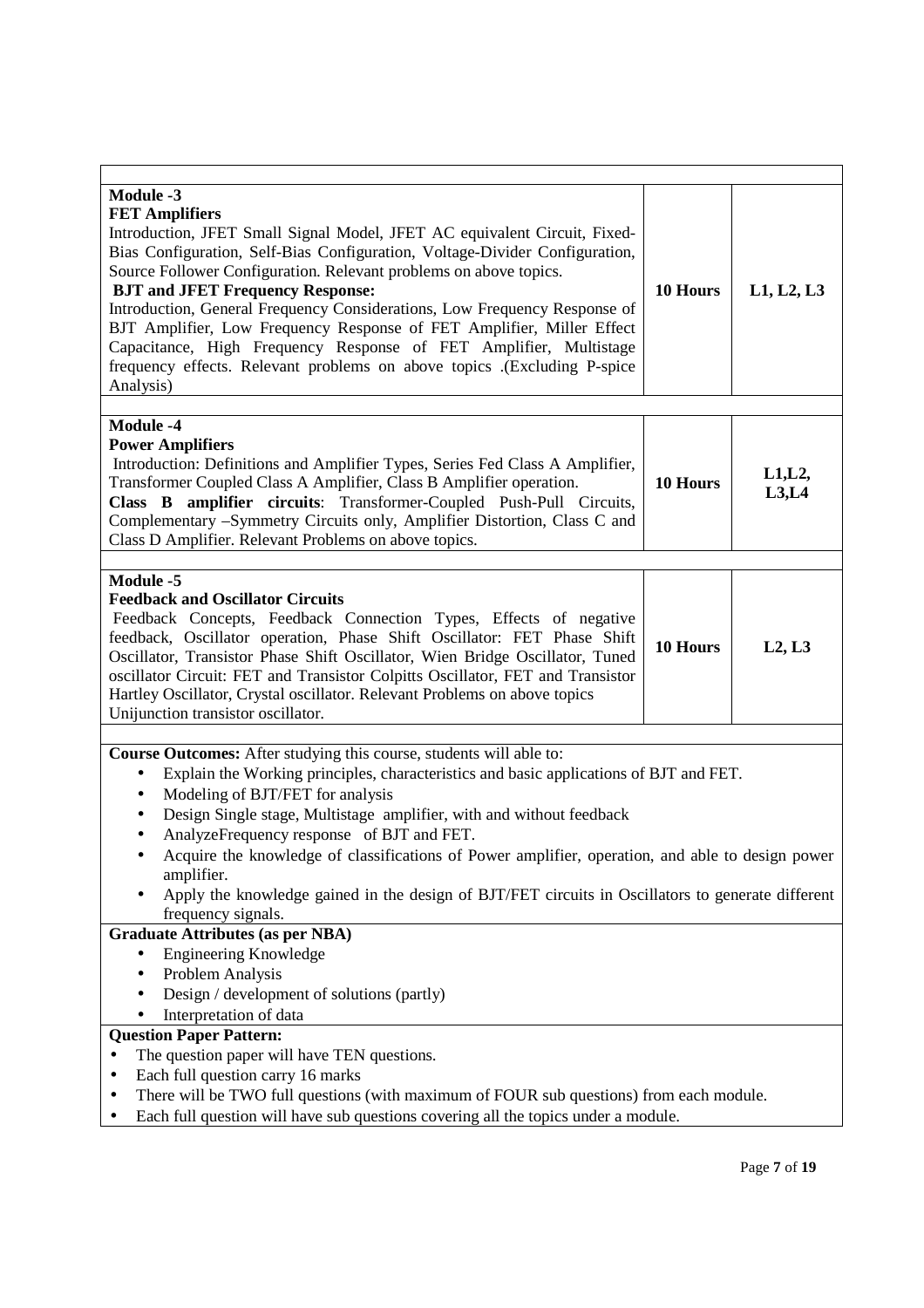• The students will have to answer FIVE full questions, selecting ONE full question from each module. **Text Books:** 

1. Robert L. Boylestad and Louis Nashelsky, "Electronics devices and Circuit theory", Pearson, 10<sup>th</sup> Edition, 2009, ISBN:9788131727003

- 1. David A. Bell, "Electronic Devices and Circuits", Oxford University Press.
- 2. I. J. Nagrath, "Electronics: Analog and Digital", PHI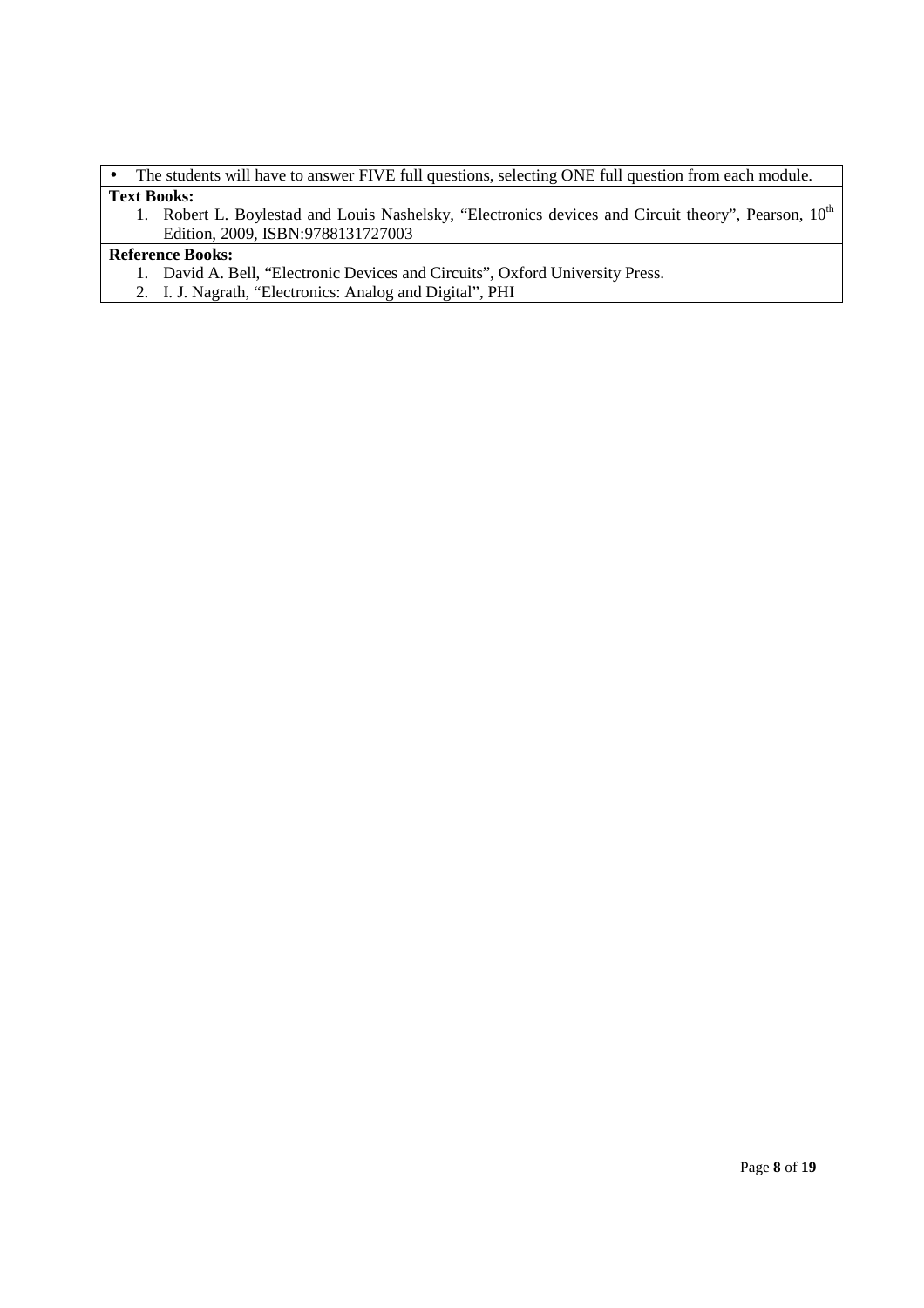| <b>B.E. Electronics and Instrumentation Engineering (EI)</b><br><b>Choice Based Credit System (CBCS)</b><br><b>Semester - III</b>                                                                                                                                                                                                                                                                                                                                                                                                                                                                                                                                    |                                                                                                                                                                                                                                                                                                                                                                                                                                                                                                                                                                 |             |                   |                                 |                                                            |
|----------------------------------------------------------------------------------------------------------------------------------------------------------------------------------------------------------------------------------------------------------------------------------------------------------------------------------------------------------------------------------------------------------------------------------------------------------------------------------------------------------------------------------------------------------------------------------------------------------------------------------------------------------------------|-----------------------------------------------------------------------------------------------------------------------------------------------------------------------------------------------------------------------------------------------------------------------------------------------------------------------------------------------------------------------------------------------------------------------------------------------------------------------------------------------------------------------------------------------------------------|-------------|-------------------|---------------------------------|------------------------------------------------------------|
|                                                                                                                                                                                                                                                                                                                                                                                                                                                                                                                                                                                                                                                                      | DIGITAL DESIGN AND HDL                                                                                                                                                                                                                                                                                                                                                                                                                                                                                                                                          |             |                   |                                 |                                                            |
| Subject Code                                                                                                                                                                                                                                                                                                                                                                                                                                                                                                                                                                                                                                                         | (Common to EI, BM & ML)<br>: 15 EI/BM/ML 34                                                                                                                                                                                                                                                                                                                                                                                                                                                                                                                     |             | <b>IA Marks</b>   | : 20                            |                                                            |
| Number of Lecture                                                                                                                                                                                                                                                                                                                                                                                                                                                                                                                                                                                                                                                    | :04                                                                                                                                                                                                                                                                                                                                                                                                                                                                                                                                                             |             | <b>Exam Marks</b> | :80                             |                                                            |
| Hours/Week                                                                                                                                                                                                                                                                                                                                                                                                                                                                                                                                                                                                                                                           |                                                                                                                                                                                                                                                                                                                                                                                                                                                                                                                                                                 |             |                   |                                 |                                                            |
| <b>Total Number of</b>                                                                                                                                                                                                                                                                                                                                                                                                                                                                                                                                                                                                                                               | :50                                                                                                                                                                                                                                                                                                                                                                                                                                                                                                                                                             |             | <b>Exam Hours</b> | :03                             |                                                            |
| <b>Lecture Hours</b>                                                                                                                                                                                                                                                                                                                                                                                                                                                                                                                                                                                                                                                 |                                                                                                                                                                                                                                                                                                                                                                                                                                                                                                                                                                 |             |                   |                                 |                                                            |
|                                                                                                                                                                                                                                                                                                                                                                                                                                                                                                                                                                                                                                                                      |                                                                                                                                                                                                                                                                                                                                                                                                                                                                                                                                                                 | Credits - 4 |                   |                                 |                                                            |
| $\bullet$<br>understanding of logic families<br>$\bullet$<br>$\bullet$                                                                                                                                                                                                                                                                                                                                                                                                                                                                                                                                                                                               | <b>Course Objectives:</b> This course will enable the students to<br>To impart the concepts of simplifying Boolean expression using K-map techniques and provide an<br>To impart the concepts of designing and analyzing combinational logic circuits<br>To provide an understanding for the concepts of HDL-Verilog, data flow and behavioral models<br>for the design of digital systems.<br>To impart design methods and analysis of sequential logic circuits<br>Revised Bloom's Taxonomy Levels: L1 - Remembering, L2 - Understanding, L3 - Applying, L4 - |             |                   |                                 |                                                            |
| Analysing, L5 – Evaluating, and L6 - Creating                                                                                                                                                                                                                                                                                                                                                                                                                                                                                                                                                                                                                        |                                                                                                                                                                                                                                                                                                                                                                                                                                                                                                                                                                 |             |                   |                                 |                                                            |
| <b>Modules</b>                                                                                                                                                                                                                                                                                                                                                                                                                                                                                                                                                                                                                                                       |                                                                                                                                                                                                                                                                                                                                                                                                                                                                                                                                                                 |             |                   | <b>Teaching</b><br><b>Hours</b> | <b>Revised</b><br>Bloom's<br><b>Taxonomy</b><br>(RBT)Level |
| <b>Module -1</b><br>Principles of combinational logic: Definition of combinational logic,<br>Canonical forms, Generation of switching equations from truth tables,<br>Karnaugh maps- up to 4 variables, Quine-McCluskey minimization technique<br>Introduction to Verilog: Structure of Verilog module, Operators, data types,<br>Styles of description- Data flow description, Behavioral description,<br>Implement logic gates, half adder and full adder using Verilog data flow<br>description.                                                                                                                                                                  |                                                                                                                                                                                                                                                                                                                                                                                                                                                                                                                                                                 |             |                   | 10 Hours                        | L2, L3, L4                                                 |
| <b>Module -2</b><br>10 Hours<br><b>Combinational Functions:</b> Arithmetic Operations: Adders and subtractors-<br>cascading full adders, Look ahead carry, Binary Comparators - 2bit and 4 bit,<br>two bit Multiplier, Verilog Description of for above circuits. Multiplexers-<br>Realization of 2:1, 4:1 and 8:1 using gates & Applications. Demultiplexers: -<br>Realization of 1:2 1:4 and 1:8 using basic gates $\&$ Applications<br>Verilog Behavioral description: Structure, variable assignment statement,<br>sequential statements, loop statements, Verilog behavioral description of<br>Multiplexers $(2:1,4:1,8:1)$ and De-multiplexers $(1:2,1:4,1:8)$ |                                                                                                                                                                                                                                                                                                                                                                                                                                                                                                                                                                 |             |                   |                                 | L1, L2, L3                                                 |
| <b>Module -3</b><br>segment, Seven segment display.                                                                                                                                                                                                                                                                                                                                                                                                                                                                                                                                                                                                                  | Analysis and design of combinational logic: Encoders: Binary coded<br>decimal codes, Binary - Gray vice versa, BCD - Excess 3 Encoders:<br>Realization and Priority Encoders, Decoders: BCD - Decimal, BCD - Seven<br>Verilog behavioral description of Encoders (8 to 3 with priority and without                                                                                                                                                                                                                                                              |             |                   | 10 Hours                        | L1,L2                                                      |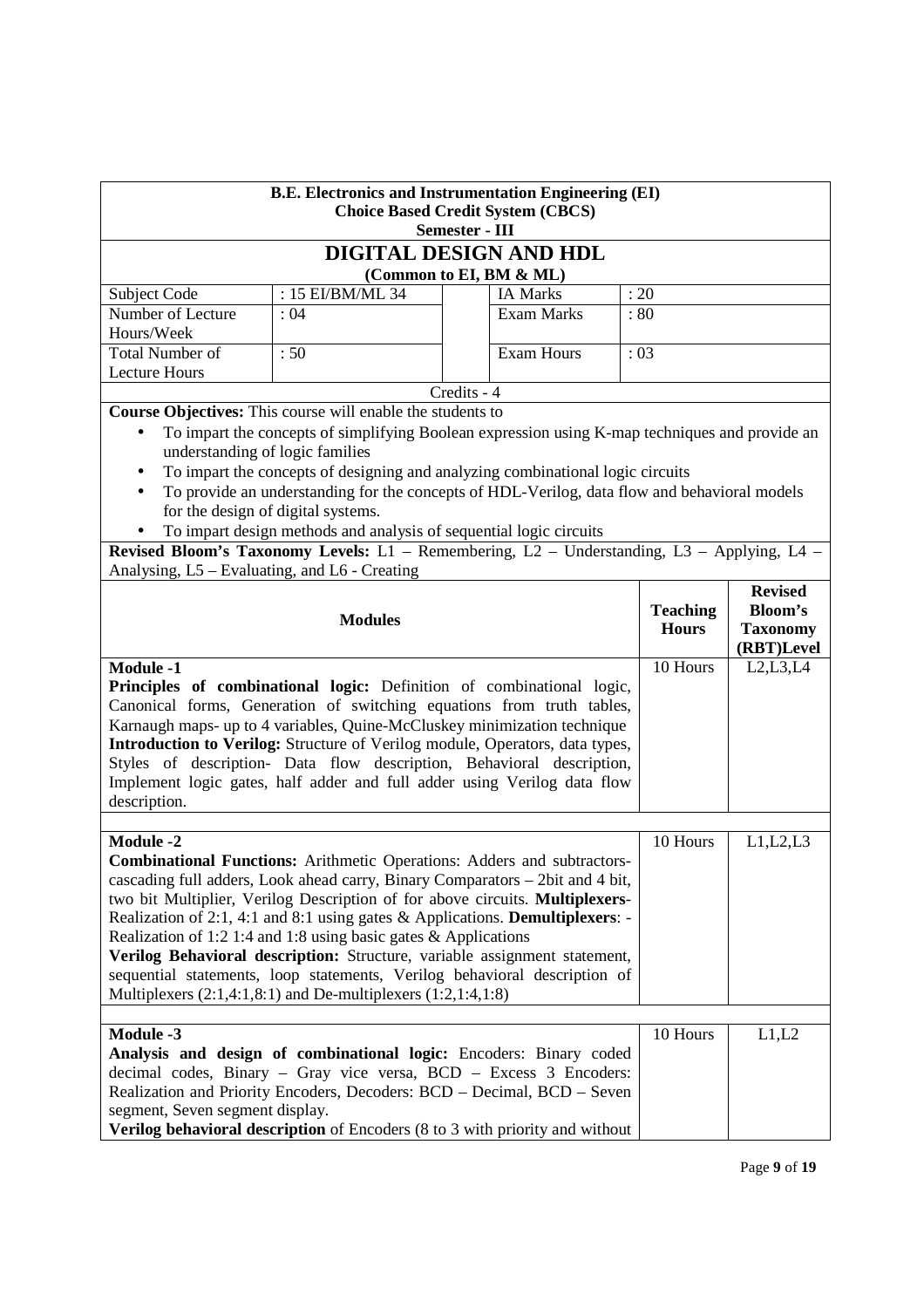| priority), Decoders (2 to 4).                                                                                                                                                                                                                                                                                                                                                                                                                                                                                                 |          |                                 |
|-------------------------------------------------------------------------------------------------------------------------------------------------------------------------------------------------------------------------------------------------------------------------------------------------------------------------------------------------------------------------------------------------------------------------------------------------------------------------------------------------------------------------------|----------|---------------------------------|
|                                                                                                                                                                                                                                                                                                                                                                                                                                                                                                                               |          |                                 |
| <b>Module -4</b><br>Sequential Logic Circuits-1:Latches and Flip-Flops: SR-latch, D-latch, D<br>flip-flop, JK flip-flop, T flip- flop Master slave FF, Edge trigger and Pulse<br>trigger FF, Registers and Shift Registers: PISO, PIPO, SISO, SIPO, Right<br>shift and left shift, Universal Shift register.<br>Verilog behavioral description of latches (D-latch, SR latch) and flip-flops<br>(D, T, JK, SR flip-flops).                                                                                                    | 10 Hours | L2, L3, L6                      |
|                                                                                                                                                                                                                                                                                                                                                                                                                                                                                                                               |          |                                 |
| Module -5<br>Counters, design and their applications: Counters-Binary ripple counters,<br>Synchronous binary counters, Modulo N counters - Synchronous and<br>Asynchronous counters.<br>Verilog behavioral description of Synchronous and Asynchronous counters,<br>sequential counters.<br>Synthesis of Verilog: Mapping process in the hardware domain-Mapping of<br>signal assignment, variable assignment, if statements, else-if statements, loop<br>statements                                                          | 10 Hours | $L2, L3, L4, \overline{L}$<br>6 |
|                                                                                                                                                                                                                                                                                                                                                                                                                                                                                                                               |          |                                 |
| Simplify Boolean functions using K-map and Quine-McCluskey minimization technique<br>٠<br>Analyze, design and write verilog code for combinational logic circuits. (MUX, De-MUX, adder<br>$\bullet$<br>and subtractor, and comparator circuits)<br>Analyze and design code converters, encoders and decoders.<br>٠<br>Analyze and design of synchronous sequential circuits<br>Analyze sequential circuits, Moore/Mealy machines<br><b>Graduate Attributes (as per NBA)</b><br>Engineering knowledge<br>٠<br>Problem analysis |          |                                 |
| Design & Development of Solutions<br>$\bullet$                                                                                                                                                                                                                                                                                                                                                                                                                                                                                |          |                                 |
| Modern tool usage                                                                                                                                                                                                                                                                                                                                                                                                                                                                                                             |          |                                 |
| <b>Question Paper Pattern:</b><br>The question paper will have TEN questions.<br>Each full question consists of 16 marks.<br>There will be 2 full questions (with maximum of FOUR sub questions) from each module.<br>Each full question will have sub questions covering all the topics under a module.<br>The students will have to answer 5 full questions, selecting one full question from each module.                                                                                                                  |          |                                 |
| <b>Text Books:</b>                                                                                                                                                                                                                                                                                                                                                                                                                                                                                                            |          |                                 |
| 1. Digital Logic Applications and Design by John M Yarbrough, Thomson Learning, 2001 (Modules<br>$1,2,3,4,5$ –Logic design)<br>HDL Programming VHDL and Verilog by Nazeih M. Botros, 2009 reprint, Dreamtech<br>2.<br>press.(Modules 1,2,3,4,5 Verilog description)                                                                                                                                                                                                                                                           |          |                                 |
| <b>Reference Books:</b>                                                                                                                                                                                                                                                                                                                                                                                                                                                                                                       |          |                                 |
| Charles H Roth, Jr., "Fundamentals of logic design", Cengage Learning<br>1.<br>Digital Principals and Design – Donald D Givone, 12th reprint, TMH, 2008<br>2.<br>Logic Design, Sudhakar Samuel, Pearson/Saguine, 2007<br>3.<br>Fundamentals of HDL- Cyril P R Pearson/Sanguin 2010<br>4.                                                                                                                                                                                                                                      |          |                                 |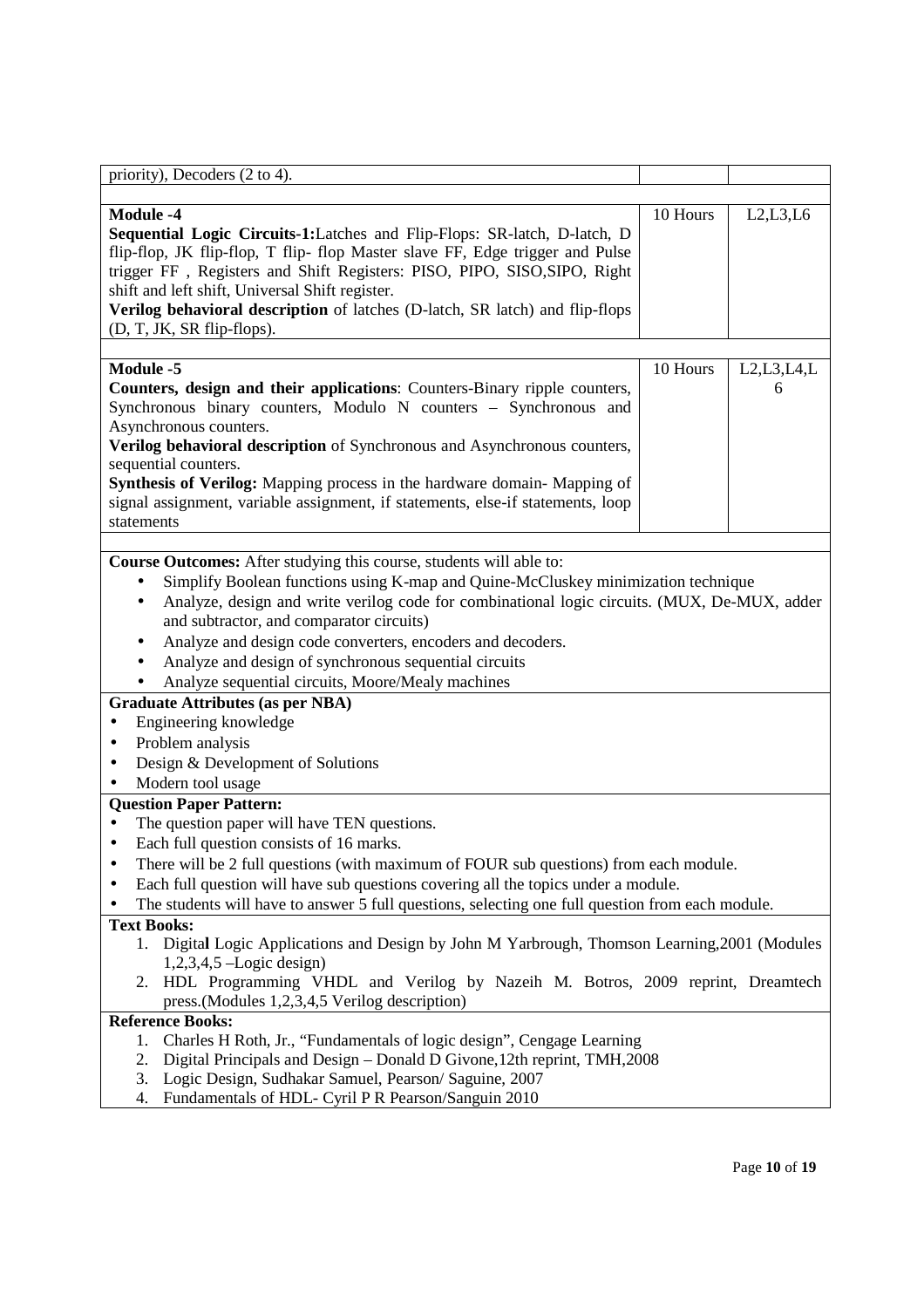| <b>B.E. Electronics and Instrumentation Engineering (EI)</b><br><b>Choice Based Credit System (CBCS)</b><br><b>Semester - III</b> |                                                                                                                                                                                                                                                                                                                                                                                                                                                                                                                                                                                                                                                                                                                                                                                                 |                                        |                                 |                                                                   |  |
|-----------------------------------------------------------------------------------------------------------------------------------|-------------------------------------------------------------------------------------------------------------------------------------------------------------------------------------------------------------------------------------------------------------------------------------------------------------------------------------------------------------------------------------------------------------------------------------------------------------------------------------------------------------------------------------------------------------------------------------------------------------------------------------------------------------------------------------------------------------------------------------------------------------------------------------------------|----------------------------------------|---------------------------------|-------------------------------------------------------------------|--|
|                                                                                                                                   |                                                                                                                                                                                                                                                                                                                                                                                                                                                                                                                                                                                                                                                                                                                                                                                                 | <b>TRANSDUCERS AND INSTRUMENTATION</b> |                                 |                                                                   |  |
| Subject Code                                                                                                                      | : 15EI35                                                                                                                                                                                                                                                                                                                                                                                                                                                                                                                                                                                                                                                                                                                                                                                        | <b>IA Marks</b>                        | : 20                            |                                                                   |  |
| Number of Lecture<br>Hours/Week                                                                                                   | :04                                                                                                                                                                                                                                                                                                                                                                                                                                                                                                                                                                                                                                                                                                                                                                                             | <b>Exam Marks</b>                      | :80                             |                                                                   |  |
| <b>Total Number of</b><br><b>Lecture Hours</b>                                                                                    | :50                                                                                                                                                                                                                                                                                                                                                                                                                                                                                                                                                                                                                                                                                                                                                                                             | <b>Exam Hours</b>                      | :03                             |                                                                   |  |
|                                                                                                                                   |                                                                                                                                                                                                                                                                                                                                                                                                                                                                                                                                                                                                                                                                                                                                                                                                 | Credits - 4                            |                                 |                                                                   |  |
| $\bullet$<br>systems.<br>Analysing, L5 - Evaluating, and L6 - Creating                                                            | <b>Course Objectives:</b><br>To provide the fundamental knowledge of transducers, instrumentation and measurement<br>To understand the functional elements of instrumentation/measurement systems.<br>To impart the knowledge of static and dynamic characteristics of instruments, and understand the<br>factors in selection of instruments for measurement.<br>To discuss the principle, design and working of transducers for the measurement of displacement,<br>level, strain, force, torque, pressure, sound and speed.<br>Revised Bloom's Taxonomy Levels: L1 - Remembering, L2 - Understanding, L3 - Applying, L4 -                                                                                                                                                                    |                                        |                                 |                                                                   |  |
|                                                                                                                                   | <b>Modules</b>                                                                                                                                                                                                                                                                                                                                                                                                                                                                                                                                                                                                                                                                                                                                                                                  |                                        | <b>Teaching</b><br><b>Hours</b> | <b>Revised</b><br><b>Bloom's</b><br><b>Taxonomy</b><br>(RBT)Level |  |
| <b>Module -1</b>                                                                                                                  | Classification and Functional Elements of Instrument/ measurement<br>system: Measurement, significance of measurement, instruments and<br>measurement systems, mechanical, electrical and electronic instruments,<br>Deflection & Null type instruments and their comparison, Analog and<br>digital modes of operation, functions of instruments and measurement<br>systems, applications of measurement systems, Elements of generalized<br>measurement system, Input-output configuration of measuring instruments<br>and measurement systems, methods of correction for interfering and<br>modifying inputs. Transducers, Classifications of transducers-primary &<br>secondary, active & passive, analog and digital transducers.                                                           |                                        | 10 Hours                        | L1, L2                                                            |  |
| <b>Module -2</b><br>choice of transducers/instruments.<br>of first and second order system.                                       | Static and Dynamic Characteristics: Static calibration and error<br>calibration curve, accuracy and precision, indications of precision, static<br>error, scale range and scale span, reproducibility and drift, repeatability,<br>signal to noise ratio, sensitivity, linearity, hysteresis, threshold, dead zone<br>and dead time, resolution, signal to noise ratio, factors influencing the<br>Dynamic response - dynamic characteristics, time domain analysis $\&$<br>different types of inputs, frequency domain analysis. Time domain response<br>- zero order system, first order electrical system, response of a first order<br>system to step & ramp input, Second order system, response of a second<br>order system to step input, time domain specifications, frequency response |                                        | 10 Hours                        | L1, L2, L3,<br>L4                                                 |  |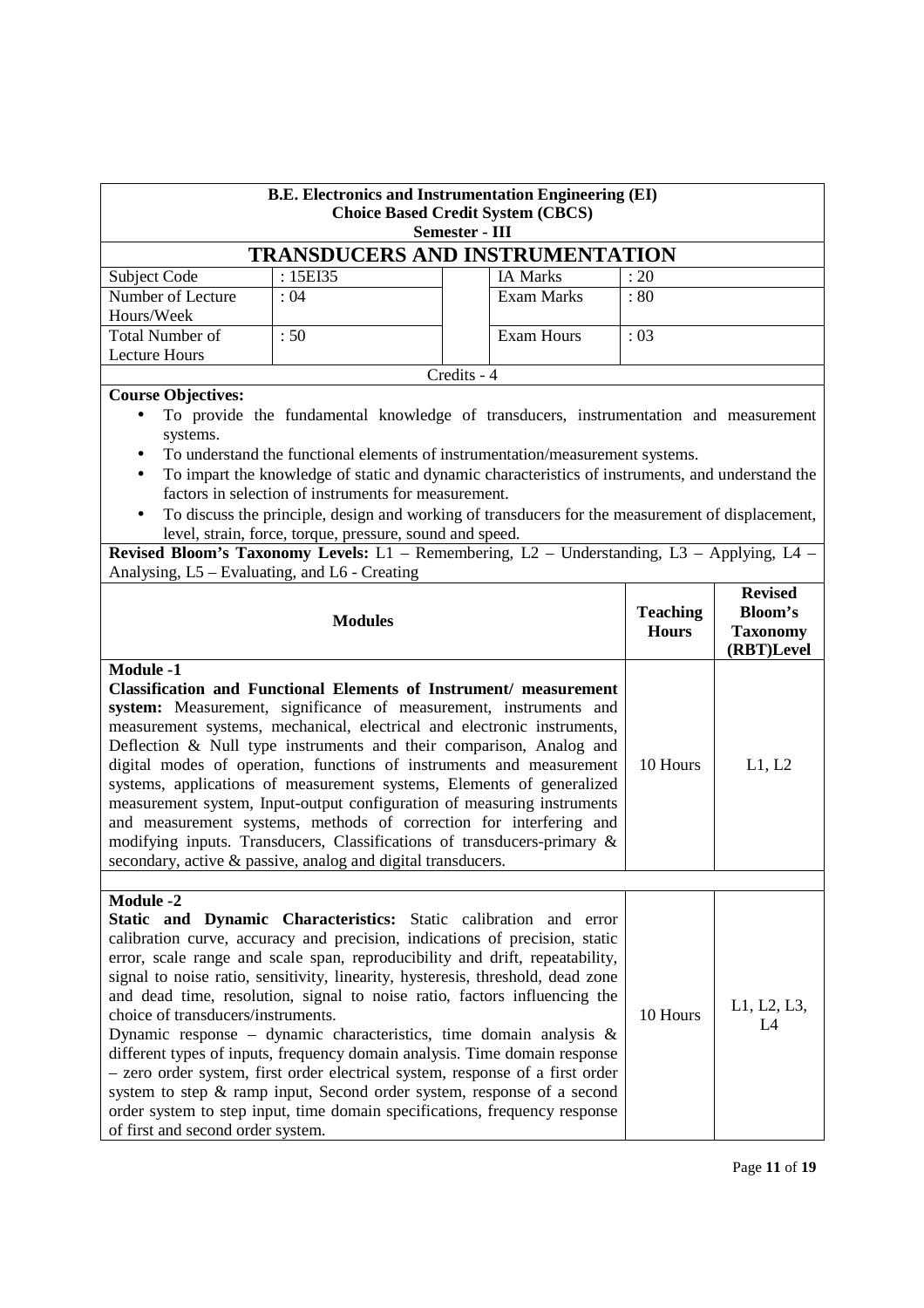| <b>Module -3</b><br><b>Measurement of Displacement:</b> Introduction, Principles of Transduction,<br>Variable resistance devices, variable Inductance Transducer, Variable<br>Capacitance Transducer, Hall Effect Devices, Proximity Devices, Digital<br>L1, L2, L3,<br>Transducer<br>10 Hours<br>L4<br>Measurement of Level: Capacitance probes, conductivity probes,<br>differential pressure level detector, float level devices, optical level<br>switches, radiation level sensor, ultrasonic level detector, thermal level<br>sensors                                                                                                                                                                                                                                                                          |  |  |  |  |
|----------------------------------------------------------------------------------------------------------------------------------------------------------------------------------------------------------------------------------------------------------------------------------------------------------------------------------------------------------------------------------------------------------------------------------------------------------------------------------------------------------------------------------------------------------------------------------------------------------------------------------------------------------------------------------------------------------------------------------------------------------------------------------------------------------------------|--|--|--|--|
|                                                                                                                                                                                                                                                                                                                                                                                                                                                                                                                                                                                                                                                                                                                                                                                                                      |  |  |  |  |
| <b>Module -4</b><br>Measurement of<br>Strain:<br>Introduction, Factors<br>affecting<br>strain<br>measurements, Types of Strain Gauges, Theory of operation of resistance<br>strain gauges, Types of Electrical Strain Gauges - Wire gauges, unbounded<br>strain gauges, foil gauges, semiconductor strain gauges (principle, types &<br>list of characteristics only), Materials for Strain Gauges, Strain gauge<br>L1, L2, L3,<br>10 Hours<br>Circuits – Wheatstone bride circuit, Applications.<br>L4<br>Measurement of Force & Torque: Introduction, Force measuring sensor -<br>Load cells - column types devices, proving rings, cantilever beam,<br>pressductor. Hydraulic load cell, Electronic weighing system. Torque<br>measurement: Absorption type, transmission type, stress type & deflection<br>type. |  |  |  |  |
|                                                                                                                                                                                                                                                                                                                                                                                                                                                                                                                                                                                                                                                                                                                                                                                                                      |  |  |  |  |
| <b>Module -5</b><br>Measurement of Pressure: Introduction, Diaphragms, Other elastic<br>elements, Transduction methods - potentiometric device, strain gauge<br>transducer, variable reluctance, LVDT type, variable capacitance device<br>L1, L2, L3,<br>(principle & working, no derivation), force balance transducer with<br>10 Hours<br>L4<br>analysis, thin-film pressure transducers, piezoelectric pressure transducer,<br>pressure multiplexer, pressure calibration.<br>Miscellaneous Sensors: Noise (sound) Sensors, Speed Sensors, Thickness<br>Measurement, Weather stations                                                                                                                                                                                                                            |  |  |  |  |
|                                                                                                                                                                                                                                                                                                                                                                                                                                                                                                                                                                                                                                                                                                                                                                                                                      |  |  |  |  |
| Course Outcomes: After studying this course, students will able to:<br>Define the transducer, instrument, measurement and classify different types of transducers<br>Explain the functional elements of instrumentation / measurement systems<br>Discuss the input-output configuration of measurement systems<br>Define, interpret and analyze the static and dynamic characteristics of instruments<br>Explain the principle, design and analyze the transducers for the measurement of displacement,<br>level, strain, force, torque, pressure, sound and speed                                                                                                                                                                                                                                                   |  |  |  |  |
| <b>Graduate Attributes (as per NBA)</b>                                                                                                                                                                                                                                                                                                                                                                                                                                                                                                                                                                                                                                                                                                                                                                              |  |  |  |  |
| Engineering knowledge<br>Problem analysis<br>Design & Development of Solutions<br>Engineer and society<br>Environment & sustainability<br>Lifelong learning                                                                                                                                                                                                                                                                                                                                                                                                                                                                                                                                                                                                                                                          |  |  |  |  |
| <b>Question Paper Pattern:</b>                                                                                                                                                                                                                                                                                                                                                                                                                                                                                                                                                                                                                                                                                                                                                                                       |  |  |  |  |
| The question paper will have TEN questions.                                                                                                                                                                                                                                                                                                                                                                                                                                                                                                                                                                                                                                                                                                                                                                          |  |  |  |  |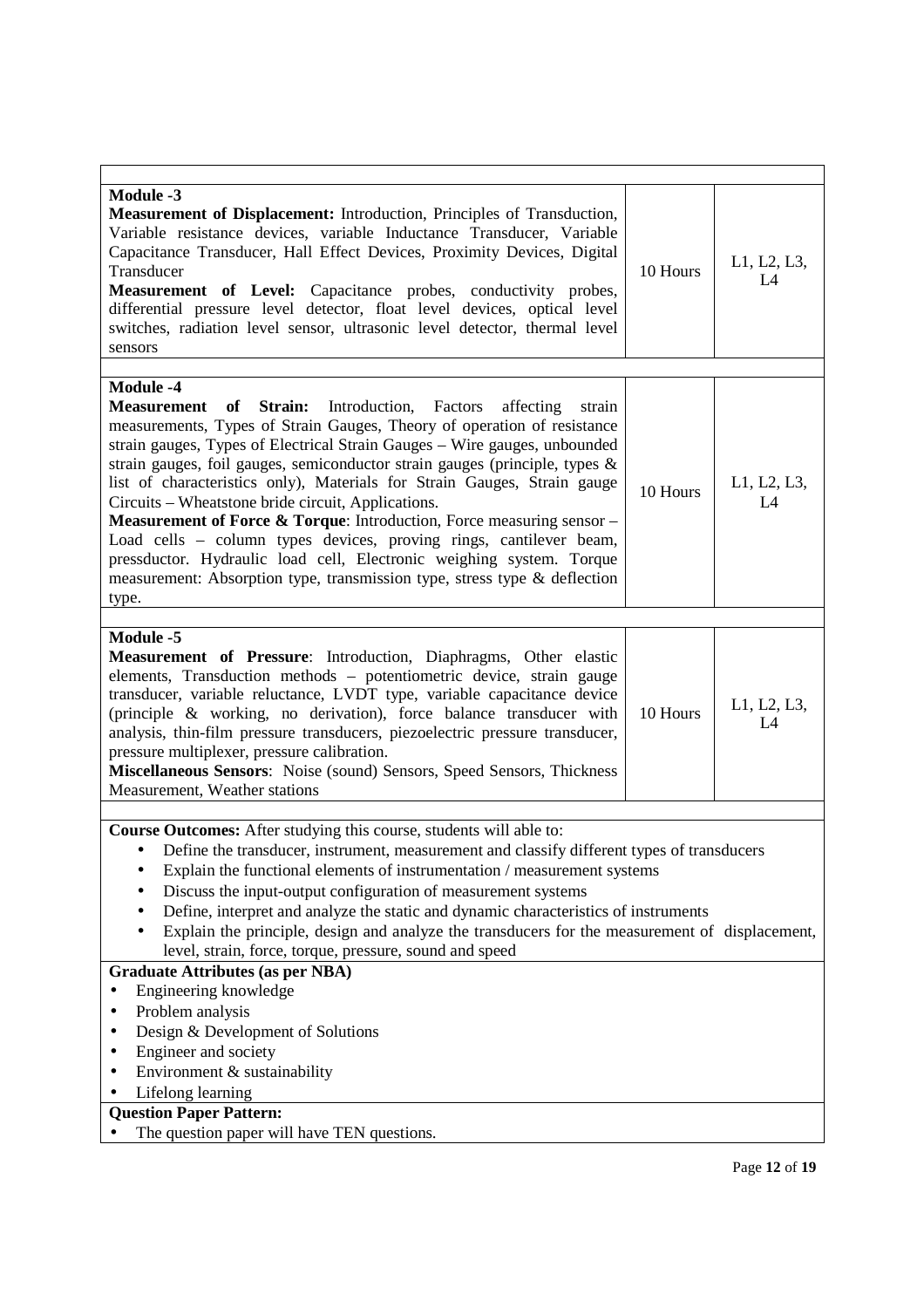- Each full question consists of 16 marks.
- There will be 2 full questions (with maximum of FOUR sub questions) from each module.
- Each full question will have sub questions covering all the topics under a module.
- The students will have to answer 5 full questions, selecting one full question fromeachmodule.

#### **Text Books:**

- 1. Electrical and Electronic Measurements and Instrumentation A. K. Sawhney,  $17<sup>th</sup>$  Edition (Reprint 2004), DhanpatRai& Co. Pvt. Ltd., 2004. (Module 1 & 2)
- 2. Instrumentation: Devices and Systems- C. S. Rangan, G. R. Sarma, V. S. V. Mani, 2<sup>nd</sup> Edition (32nd Reprint), McGraw Hill Education (India), 2014. (Module 3-Displacement measurement, Module 4, Module 5 – Measurement of pressure)
- 3. Process Measurement Instrument Engineers Handbook- BelaG.Liptak, Revised Edition, Chilton Book Company, 1982. (Module 3 – Level measurement, Module 5- Miscellaneous Sensors**)**

- 1. Transducers and Instrumentation D.V.S.Murty, 2<sup>nd</sup> Edition, PHI, 2009.
- 2. Introduction to Measurements and Instrumentation A. K. Ghosh,  $2<sup>nd</sup>$  Edition, PHI, 2007.
- 3. Instrumentation Measurement and Analysis- B.C.Nakra and K.K.Choudhry,  $3<sup>rd</sup>$  Edition, McGraw Hill Education (India) Pvt.Ltd. 2009.
- 4. Measurement Systems Application and Design- Ernest O.Doeblin and Dhanesh N Manik, 5<sup>th</sup> Edition, McGraw Hill, 2007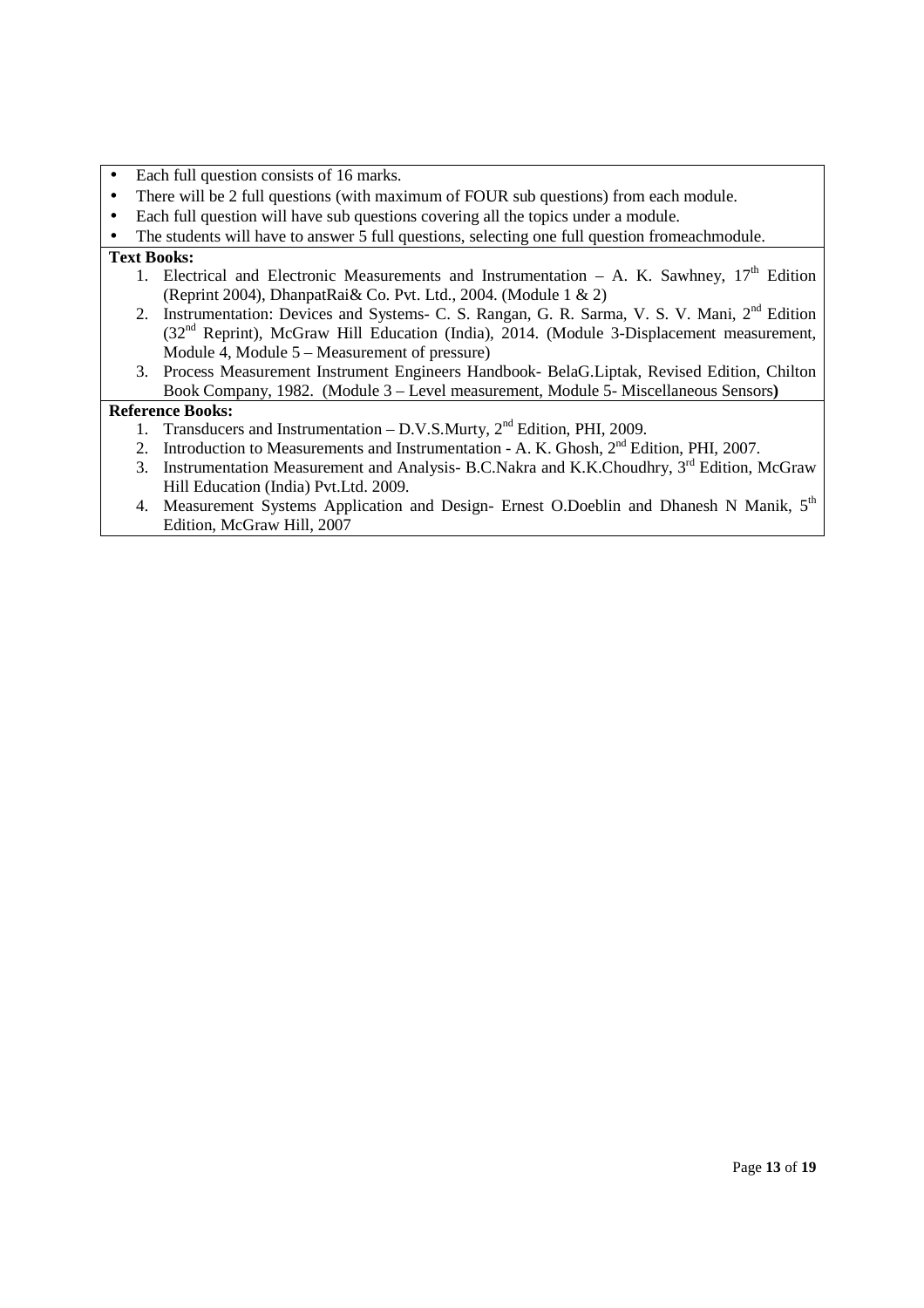| <b>B.E. Electronics and Instrumentation Engineering (EI)</b><br><b>Choice Based Credit System (CBCS)</b><br>Semester - III (Elective-I)                                                                                                                                                                                                                 |                                                                                                    |             |                         |                           |                                                                                      |  |  |
|---------------------------------------------------------------------------------------------------------------------------------------------------------------------------------------------------------------------------------------------------------------------------------------------------------------------------------------------------------|----------------------------------------------------------------------------------------------------|-------------|-------------------------|---------------------------|--------------------------------------------------------------------------------------|--|--|
|                                                                                                                                                                                                                                                                                                                                                         |                                                                                                    |             | NETWORK ANALYSIS        |                           |                                                                                      |  |  |
|                                                                                                                                                                                                                                                                                                                                                         |                                                                                                    |             | (Common to EI, BM & ML) |                           |                                                                                      |  |  |
| : 15EI/BM/ML 36<br>: 20<br>Subject Code<br><b>IA Marks</b>                                                                                                                                                                                                                                                                                              |                                                                                                    |             |                         |                           |                                                                                      |  |  |
| Number of Lecture                                                                                                                                                                                                                                                                                                                                       | : 04                                                                                               |             | <b>Exam Marks</b>       | :80                       |                                                                                      |  |  |
| Hours/Week                                                                                                                                                                                                                                                                                                                                              |                                                                                                    |             |                         |                           |                                                                                      |  |  |
| <b>Total Number of</b>                                                                                                                                                                                                                                                                                                                                  | :50                                                                                                |             | <b>Exam Hours</b>       | :03                       |                                                                                      |  |  |
| <b>Lecture Hours</b>                                                                                                                                                                                                                                                                                                                                    |                                                                                                    |             |                         |                           |                                                                                      |  |  |
|                                                                                                                                                                                                                                                                                                                                                         |                                                                                                    | Credits - 4 |                         |                           |                                                                                      |  |  |
| Course Objectives: This course will enable the students to                                                                                                                                                                                                                                                                                              |                                                                                                    |             |                         |                           |                                                                                      |  |  |
| $\bullet$                                                                                                                                                                                                                                                                                                                                               | To introduce the Basic circuit laws, Network theorems and Analyze the networks.                    |             |                         |                           |                                                                                      |  |  |
| $\bullet$                                                                                                                                                                                                                                                                                                                                               | To analyze the networks by using optimized methods                                                 |             |                         |                           |                                                                                      |  |  |
| $\bullet$                                                                                                                                                                                                                                                                                                                                               | To analyze the network behavior during switching states.                                           |             |                         |                           |                                                                                      |  |  |
|                                                                                                                                                                                                                                                                                                                                                         | To realize the network parameters.                                                                 |             |                         |                           |                                                                                      |  |  |
| Revised Bloom's Taxonomy Levels: L1 - Remembering, L2 - Understanding, L3 - Applying, L4 -                                                                                                                                                                                                                                                              |                                                                                                    |             |                         |                           |                                                                                      |  |  |
| Analysing, L5 – Evaluating, and L6 - Creating                                                                                                                                                                                                                                                                                                           |                                                                                                    |             |                         |                           |                                                                                      |  |  |
|                                                                                                                                                                                                                                                                                                                                                         | <b>Modules</b>                                                                                     |             |                         | <b>Teachin</b><br>g Hours | <b>Revised Bloom's</b><br><b>Taxonomy (RBT)</b><br><b>Level</b>                      |  |  |
| <b>Module -1</b>                                                                                                                                                                                                                                                                                                                                        |                                                                                                    |             |                         |                           |                                                                                      |  |  |
| Basic concepts: Sources of electrical energy, Source transformation &<br>Source shifting, Network reduction using star-delta transformation, loop<br>and node analysis with dependent & independent sources for DC<br>networks, concept of super node and super mesh analysis for only<br>independent sources for DC networks.                          |                                                                                                    |             |                         | 10<br>Hours               | $L_1$ =Remembering,<br>$L_2$ =Understanding,<br>$L_3$ =Applying,<br>$L_4$ =Analysis. |  |  |
| <b>Module -2</b>                                                                                                                                                                                                                                                                                                                                        |                                                                                                    |             |                         |                           |                                                                                      |  |  |
| <b>Network theorems:</b><br>10<br>Super position, reciprocity, Millman's theorem (for DC networks),<br>Hours<br>Thevinin's & Norton's theorem (for DC networks), and Maximum power<br>transfer theorems (for AC & DC networks)                                                                                                                          |                                                                                                    |             |                         |                           | $L_1$ =Remembering<br>$L_2$ =Understanding<br>$L_3$ =Applying<br>$L_4$ =Analysis     |  |  |
| <b>Module -3</b><br>Transient behavior and initial conditions: Behavior of circuit elements<br>under switching condition and their representation, evaluation of initial $\&$<br>final conditions in RL, RC &RLC circuits for DC excitations.<br>Two port network parameters: Definitions and modeling of $Z$ , $Y$ , $H$ &<br>transmission parameters. |                                                                                                    |             |                         | 10<br>Hours               | $L_1$ = Understanding<br>$L_2$ = Analyzing<br>$L_3$ =Applying<br>$L_4 = Symthesis$   |  |  |
| <b>Module -4</b>                                                                                                                                                                                                                                                                                                                                        |                                                                                                    |             |                         |                           |                                                                                      |  |  |
| <b>Resonant Circuits:</b>                                                                                                                                                                                                                                                                                                                               |                                                                                                    |             |                         |                           | $L_1$ = Understanding                                                                |  |  |
| 10<br>Series resonance: Variation of current and voltage with frequency,<br>$L_2$ = Analyzing                                                                                                                                                                                                                                                           |                                                                                                    |             |                         |                           |                                                                                      |  |  |
|                                                                                                                                                                                                                                                                                                                                                         | Selectivity & Bandwidth, Q-factor<br>Parallel resonance: General case-<br>Hours<br>$L_3$ =Applying |             |                         |                           |                                                                                      |  |  |
| resistance present in both branches, Selectivity & Bandwidth, Maximum                                                                                                                                                                                                                                                                                   |                                                                                                    |             |                         |                           | $L_4$ =Realizing                                                                     |  |  |
|                                                                                                                                                                                                                                                                                                                                                         | impedance conditions with Capacitor, Inductor or frequency as variable.                            |             |                         |                           |                                                                                      |  |  |
| <b>Module -5</b>                                                                                                                                                                                                                                                                                                                                        |                                                                                                    |             |                         |                           | $L_1$ = Understanding                                                                |  |  |
| Network topology: Graph of a network, concepts of: tree & co-tree,<br>incidence matrix, tie-set & cut-set schedules, Solution of resistive<br>networks using equilibrium equations in matrix form, Principle of duality.<br>Course Outcomes: After studying this course, students will able to:                                                         |                                                                                                    |             |                         | 10<br>Hours               | $L_2$ = Analyzing<br>$L_3$ =Applying<br>$L_4$ =Evaluation                            |  |  |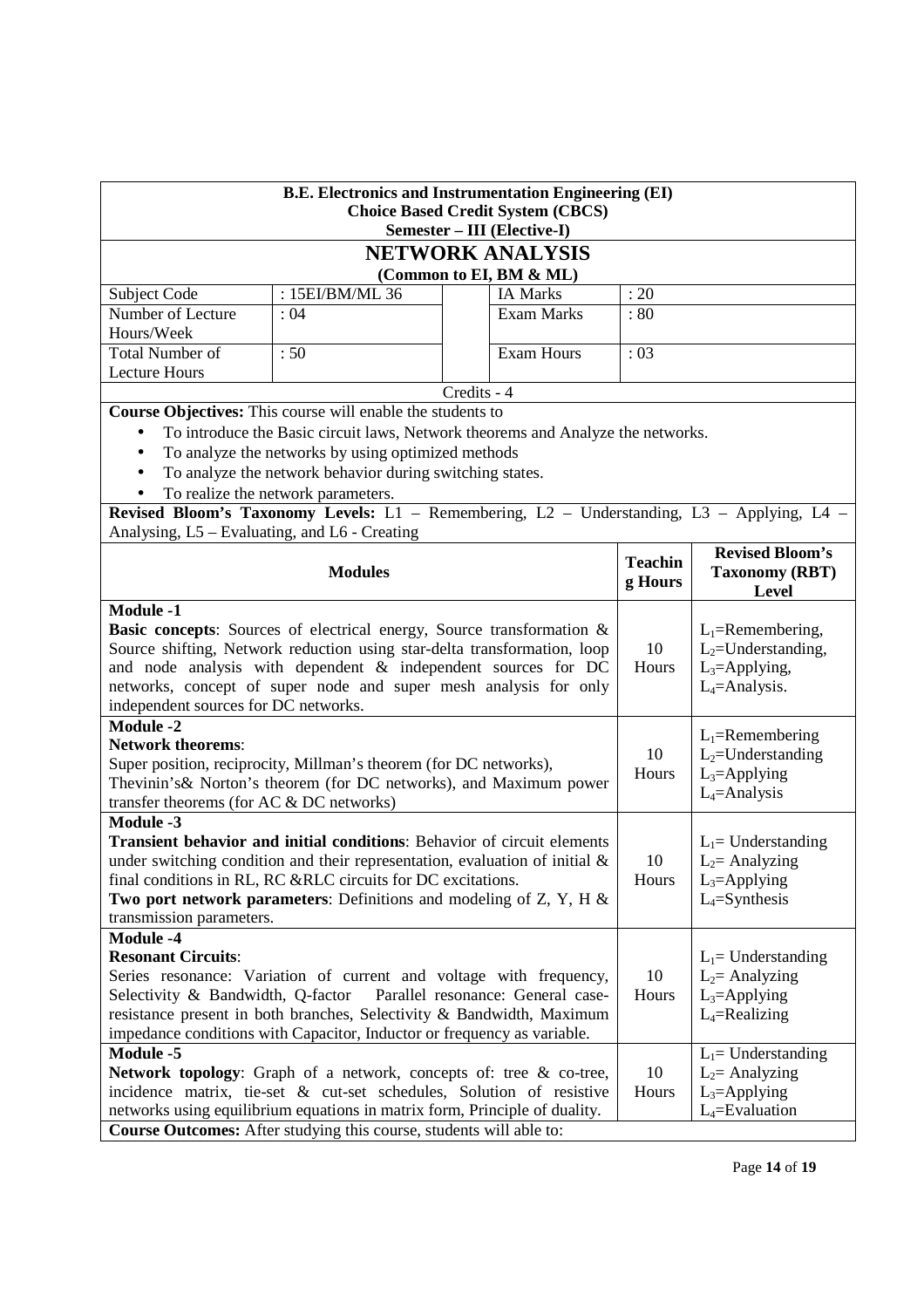- Apply the basic concepts (Laws, theorems) of networks to obtain solution.
- Choose the Appropriate/specific technique to analyze the networks.
- Realize and Analyze the network behavior

## **Graduate Attributes (as per NBA)**

- Applying the Engineering concepts to analyze the networks
- Realizing and solving the complex circuits

## **Question Paper Pattern:**

- The question paper will have TEN questions.
- Each full question carry16 marks
- In each full question, preferably 40% should be related to theoretical concepts/derivations and 60% should be related problems/solutions.
- There will be TWO full questions (with maximum of FOUR sub questions) from each module.
- Each full question will have sub questions covering all the topics under a module.
- The students will have to answer FIVE full questions, selecting ONE full question from each module.

## **Text Books:**

- 1. Engineering Circuit Analysis, William H Hayt et al, McGraw Hill,  $8<sup>th</sup>$ Edition.
- 2. Networks and Systems, D Roy Choudhury, New Age International Publishers, 3<sup>rd</sup> Edition.
- 3. Network Analysis, M.E. Van Valkenburg, Prentice-Hall, 3<sup>rd</sup> Edition.

- 1. Introduction to Electric circuits, Richard C Dorf & James A Svoboda, Wiley, 9<sup>th</sup>Edition.
- 2. Electric Circuits, MahmoodNahvi, McGraw Hill, 9<sup>th</sup>Edition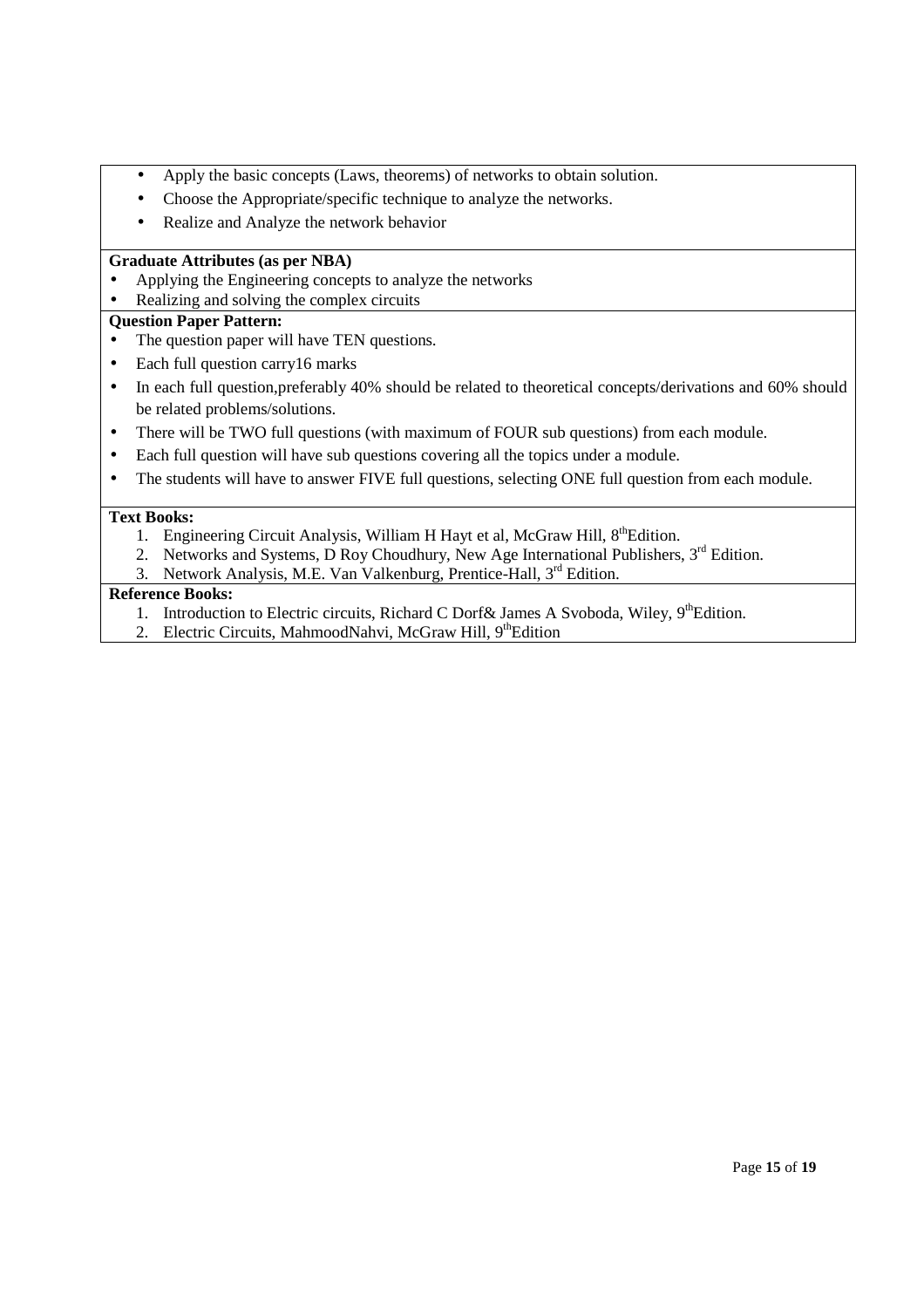| <b>B.E. Electronics and Instrumentation Engineering (EI)</b><br><b>Choice Based Credit System (CBCS)</b><br><b>Semester - III</b>                                                                                                                                       |                                                                                                                                                                                                                                                                                               |  |                            |                                                                                                         |  |  |  |  |
|-------------------------------------------------------------------------------------------------------------------------------------------------------------------------------------------------------------------------------------------------------------------------|-----------------------------------------------------------------------------------------------------------------------------------------------------------------------------------------------------------------------------------------------------------------------------------------------|--|----------------------------|---------------------------------------------------------------------------------------------------------|--|--|--|--|
| ANALOG ELECTRONIC CIRCUITS LAB                                                                                                                                                                                                                                          |                                                                                                                                                                                                                                                                                               |  |                            |                                                                                                         |  |  |  |  |
| (Common to EI, BM & ML)                                                                                                                                                                                                                                                 |                                                                                                                                                                                                                                                                                               |  |                            |                                                                                                         |  |  |  |  |
| Subject Code                                                                                                                                                                                                                                                            | : 15EI/BM/ML L37                                                                                                                                                                                                                                                                              |  | <b>IA Marks</b>            | : 20                                                                                                    |  |  |  |  |
| Number of Practical                                                                                                                                                                                                                                                     | :03                                                                                                                                                                                                                                                                                           |  | <b>Exam Marks</b>          | :80                                                                                                     |  |  |  |  |
| Hours/Week                                                                                                                                                                                                                                                              |                                                                                                                                                                                                                                                                                               |  |                            |                                                                                                         |  |  |  |  |
| Total Number of                                                                                                                                                                                                                                                         | : 42                                                                                                                                                                                                                                                                                          |  | <b>Exam Hours</b>          | :03                                                                                                     |  |  |  |  |
|                                                                                                                                                                                                                                                                         | <b>Practical Hours</b><br>$Credits - 2$                                                                                                                                                                                                                                                       |  |                            |                                                                                                         |  |  |  |  |
| <b>Course Objectives:</b><br>evaluation/testing of<br>$\bullet$<br>$\bullet$                                                                                                                                                                                            | Rectifier circuits without and with filter<br>BJT as Amplifier without and with feedback<br>JFET Characteristics and as Amplifier.<br><b>MOSFET Characteristics</b><br><b>BJT</b> as Power Amplifiers<br>Oscillators using BJT and FET for frequency generation<br><b>UJT</b> characteristics |  |                            | This laboratory course enables students to get practical knowledge & experience in design, assembly and |  |  |  |  |
| Verification of Theorems and applications in practical fields<br>Revised Bloom's Taxonomy Levels: L1 - Remembering, L2 - Understanding, L3 - Applying, L4 -<br>Analyzing, L5 - Evaluating, and L6 - Creating<br><b>Revised Bloom's</b><br><b>Laboratory Experiments</b> |                                                                                                                                                                                                                                                                                               |  |                            |                                                                                                         |  |  |  |  |
| NOTE: The experiments are to be carried using discrete components only                                                                                                                                                                                                  |                                                                                                                                                                                                                                                                                               |  | <b>Taxonomy (RBT)Level</b> |                                                                                                         |  |  |  |  |
|                                                                                                                                                                                                                                                                         | 1. To design and testing of the following rectifiers with and without<br>L3, 14, L5, L6<br>filters: (a) Full Wave Rectifier (center tap) (b) Bridge Rectifier.                                                                                                                                |  |                            |                                                                                                         |  |  |  |  |
| 2.<br>ratio.                                                                                                                                                                                                                                                            | To plot characteristics of UJT and to determine its intrinsic stand-off<br>L1, L2, L3, L4                                                                                                                                                                                                     |  |                            |                                                                                                         |  |  |  |  |
| To design and test the common emitter amplifier (voltage divider<br>L3, 14, L5, L6<br>3.<br>bias) without feedback and determine input, output impedance, gain<br>and bandwidth.                                                                                        |                                                                                                                                                                                                                                                                                               |  |                            |                                                                                                         |  |  |  |  |
|                                                                                                                                                                                                                                                                         | 4. To design and test the Emitter follower amplifier (BJT) using voltage<br>L3, 14, L5, L6<br>divider bias and determine input, output impedance, gain and<br>bandwidth.                                                                                                                      |  |                            |                                                                                                         |  |  |  |  |
|                                                                                                                                                                                                                                                                         | 5. To plot the Drain and Transfer characteristic for the given FET and to<br>L1, L2, L3, L4<br>find the Drain Resistance and Trans-conductance.                                                                                                                                               |  |                            |                                                                                                         |  |  |  |  |
| 6.                                                                                                                                                                                                                                                                      | To design, test and to plot the frequency response of Common Source<br>JFET/MOSFET amplifier, and to determine its bandwidth.                                                                                                                                                                 |  |                            | L3, 14, L5, L6                                                                                          |  |  |  |  |
| 7.                                                                                                                                                                                                                                                                      | To plot the input and output characteristics of n-channel MOSFET<br>L1, L2, L3, L4<br>and calculate its parameters, namely; drain resistance, mutual<br>conductance and amplification factor.                                                                                                 |  |                            |                                                                                                         |  |  |  |  |
| 8.                                                                                                                                                                                                                                                                      | Wiring and testing of Complimentary symmetry class B push pull<br>power amplifier and calculation of efficiency.                                                                                                                                                                              |  |                            | L1, L2, L3, L4                                                                                          |  |  |  |  |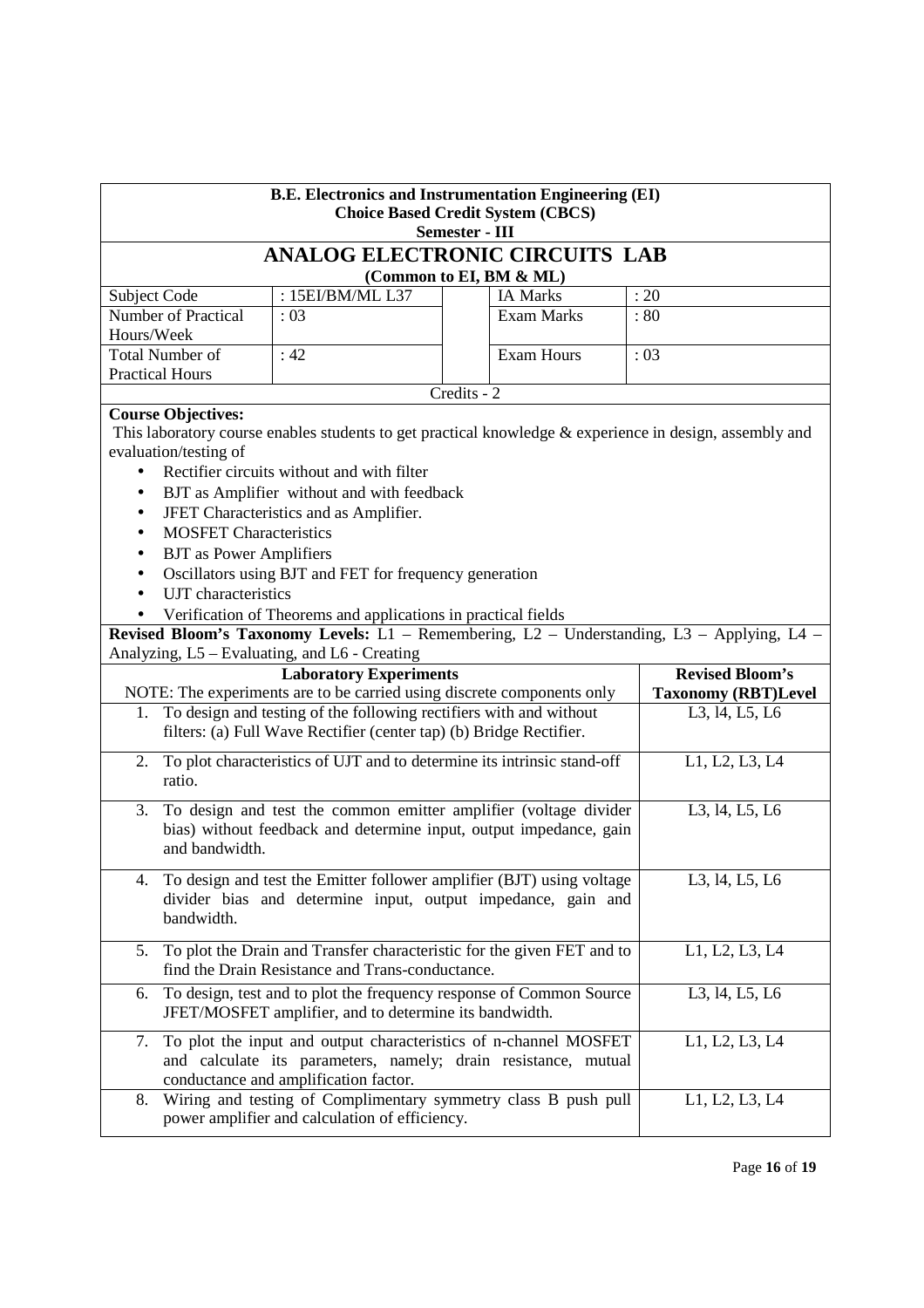| 9.        | To design and test the RC-Phase shift Oscillator using BJT for the<br>given frequency.                                                                            | L3, 14, L5, L6    |  |  |  |  |
|-----------|-------------------------------------------------------------------------------------------------------------------------------------------------------------------|-------------------|--|--|--|--|
|           | 10. To design and test the following tuned oscillator circuits for the given<br>frequency. (a) Hartley Oscillator using BJT (b) Colpitts Oscillator<br>using FET. | L3, 14, L5, L6    |  |  |  |  |
|           | 11. Testing of crystal oscillator and to determine its frequency of<br>oscillation.                                                                               | L1, L2, L3, L4    |  |  |  |  |
|           | 12. Verification of Thevenin's theorem and Maximum Power Transform<br>theorem for the given DC circuits.                                                          | L1, L2, L3, L4    |  |  |  |  |
|           | Course Outcomes: After studying this course, students will able to:                                                                                               |                   |  |  |  |  |
|           |                                                                                                                                                                   |                   |  |  |  |  |
| $\bullet$ | Acquire the Working principles, characteristics and basic applications of BJT and FET.                                                                            |                   |  |  |  |  |
|           | Modeling of BJT/FET for analysis                                                                                                                                  |                   |  |  |  |  |
|           | Able to design Single stage, Multistage amplifier, with and without feedback                                                                                      |                   |  |  |  |  |
|           | Able to analyze Frequency response of BJT and FET.                                                                                                                |                   |  |  |  |  |
|           | Acquire the knowledge of Power amplifiers, operation, and able to design power amplifier.                                                                         |                   |  |  |  |  |
|           | Apply the knowledge gained in the design of BJT/FET circuits in Oscillators to generate different                                                                 |                   |  |  |  |  |
|           | frequencies and their applications.                                                                                                                               |                   |  |  |  |  |
|           | Knowledge of UJT characteristics and its application.                                                                                                             |                   |  |  |  |  |
|           | Applications of theorems in various practical fields.                                                                                                             |                   |  |  |  |  |
|           | <b>Graduate Attributes (as per NBA)</b>                                                                                                                           |                   |  |  |  |  |
| $\bullet$ | Engineering Knowledge.                                                                                                                                            |                   |  |  |  |  |
| $\bullet$ | Problem Analysis.                                                                                                                                                 |                   |  |  |  |  |
|           | Design / development of solutions (partly)                                                                                                                        |                   |  |  |  |  |
|           | <b>Conduct of Practical Examination:</b>                                                                                                                          |                   |  |  |  |  |
| 1.        | All laboratory experiments are to be included for practical examination.                                                                                          |                   |  |  |  |  |
| 2.        | Students are allowed to pick one experiment from the lot.                                                                                                         |                   |  |  |  |  |
| 3.        | Strictly follow the instructions as printed on the cover page of answer script for breakup of marks.                                                              |                   |  |  |  |  |
| 4.        | Change of experiment is allowed only once and 15% Marks allotted to the procedure part to be                                                                      |                   |  |  |  |  |
|           | made zero.                                                                                                                                                        |                   |  |  |  |  |
|           | <b>Reference Books:</b>                                                                                                                                           |                   |  |  |  |  |
|           | Manual by K. A. Navas, Volume I, PHI, 5th<br>1. Electronics<br>Lab                                                                                                | 2015,<br>Edition, |  |  |  |  |
|           | ISBN:9788120351424.                                                                                                                                               |                   |  |  |  |  |
| 2.        | Electronics Laboratory Primer - A Design Approach by S.Poorna Chandra, B.Sasikala, S Chand                                                                        |                   |  |  |  |  |
|           | Pub.                                                                                                                                                              |                   |  |  |  |  |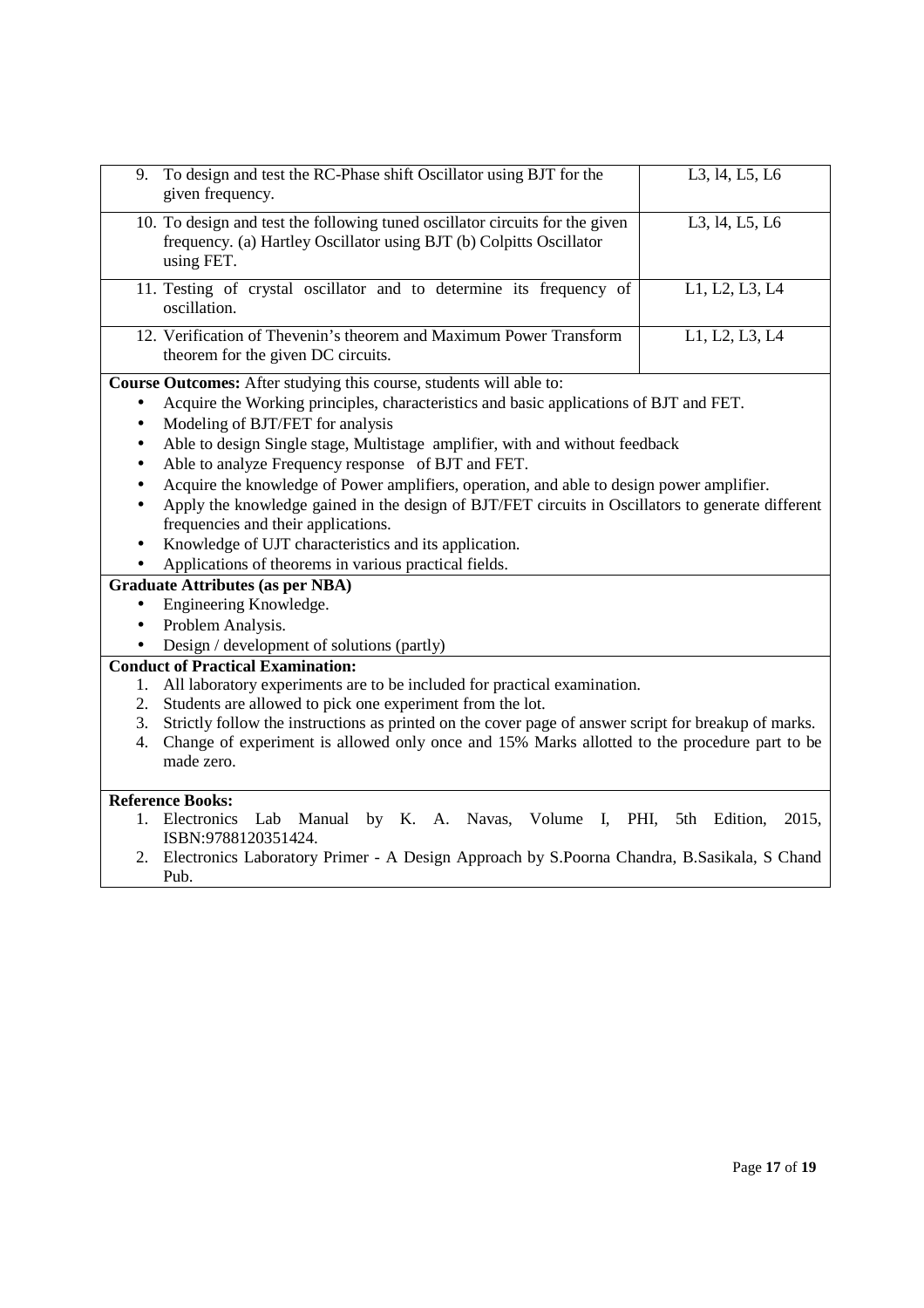| <b>B.E. Electronics and Instrumentation Engineering (EI)</b><br><b>Choice Based Credit System (CBCS)</b><br>Semester - III |                                                                                         |                                                                                            |             |                 |                                                  |                                                  |  |  |
|----------------------------------------------------------------------------------------------------------------------------|-----------------------------------------------------------------------------------------|--------------------------------------------------------------------------------------------|-------------|-----------------|--------------------------------------------------|--------------------------------------------------|--|--|
|                                                                                                                            | DIGITAL DESIGN AND HDL LAB<br>(Common to EI, BM & ML)                                   |                                                                                            |             |                 |                                                  |                                                  |  |  |
|                                                                                                                            |                                                                                         |                                                                                            |             |                 |                                                  |                                                  |  |  |
| Subject Code                                                                                                               |                                                                                         | : 15 EI/BM/ML L38                                                                          |             | <b>IA Marks</b> | : 20                                             |                                                  |  |  |
|                                                                                                                            | Number of Practical<br>: 03<br>Exam Marks<br>:80                                        |                                                                                            |             |                 |                                                  |                                                  |  |  |
|                                                                                                                            | Hours/Week                                                                              |                                                                                            |             |                 |                                                  |                                                  |  |  |
|                                                                                                                            | <b>Total Number of</b><br><b>Exam Hours</b><br>:42<br>:03                               |                                                                                            |             |                 |                                                  |                                                  |  |  |
|                                                                                                                            | <b>Practical Hours</b>                                                                  |                                                                                            |             |                 |                                                  |                                                  |  |  |
|                                                                                                                            |                                                                                         |                                                                                            | Credits - 2 |                 |                                                  |                                                  |  |  |
|                                                                                                                            |                                                                                         | Course Objectives: This course will enable the students to                                 |             |                 |                                                  |                                                  |  |  |
|                                                                                                                            |                                                                                         | The operation of various logic gates and digital circuits and write the Verilog code.      |             |                 |                                                  |                                                  |  |  |
| $\bullet$                                                                                                                  |                                                                                         | Design of logic circuits for combinational and sequential circuits and write Verilog code. |             |                 |                                                  |                                                  |  |  |
|                                                                                                                            |                                                                                         | Synthesis of digital circuits, FFs, shift registers and counters using ICs.                |             |                 |                                                  |                                                  |  |  |
|                                                                                                                            |                                                                                         | To use FPGA/CPLD kits for downloading the Verilog code and test the output.                |             |                 |                                                  |                                                  |  |  |
|                                                                                                                            |                                                                                         | Revised Bloom's Taxonomy Levels: L1 - Remembering, L2 - Understanding, L3 - Applying, L4 - |             |                 |                                                  |                                                  |  |  |
|                                                                                                                            |                                                                                         | Analyzing, L5 – Evaluating, and L6 - Creating                                              |             |                 |                                                  |                                                  |  |  |
|                                                                                                                            | <b>Laboratory Experiments:</b>                                                          |                                                                                            |             |                 |                                                  | <b>Revised</b>                                   |  |  |
| Note:                                                                                                                      |                                                                                         | (1) Use discrete components to test and verify the logic gates.                            |             |                 |                                                  | <b>Bloom's</b>                                   |  |  |
|                                                                                                                            |                                                                                         | (2) Use FPGA/CPLD kits for down loading the Verilog code and test the output.              |             |                 |                                                  | <b>Taxonomy</b>                                  |  |  |
|                                                                                                                            |                                                                                         |                                                                                            |             |                 |                                                  | (RBT) Level                                      |  |  |
| 1.                                                                                                                         | Simplification, realization of Boolean expressions using logic gates/Universal<br>gates |                                                                                            |             |                 | L1, L2, L3                                       |                                                  |  |  |
| 2.                                                                                                                         | To design and implement                                                                 |                                                                                            |             |                 |                                                  | L3, L4,                                          |  |  |
|                                                                                                                            |                                                                                         | a) Adder/Subtractor - Full/half using logic gates.                                         |             |                 |                                                  | L5, L6                                           |  |  |
| b) 4-bit Parallel Adder/ subtractor using IC 7483.                                                                         |                                                                                         |                                                                                            |             |                 |                                                  |                                                  |  |  |
| 3.                                                                                                                         | To realize                                                                              |                                                                                            |             |                 |                                                  | L2, L3, L4                                       |  |  |
|                                                                                                                            |                                                                                         | a) BCD to Excess-3 code conversion and vice versa                                          |             |                 |                                                  |                                                  |  |  |
|                                                                                                                            | b) Binary to Gray code conversion and vice versa                                        |                                                                                            |             |                 |                                                  |                                                  |  |  |
| To realize<br>4.                                                                                                           |                                                                                         |                                                                                            |             |                 | L <sub>2</sub> , L <sub>3</sub> , L <sub>4</sub> |                                                  |  |  |
|                                                                                                                            | a) 4:1 Multiplexer using gates                                                          |                                                                                            |             |                 |                                                  |                                                  |  |  |
|                                                                                                                            | b) $1:8$ Demux                                                                          |                                                                                            |             |                 |                                                  |                                                  |  |  |
|                                                                                                                            |                                                                                         | c) Priority encoder and 3:8 Decoder using IC74138                                          |             |                 |                                                  |                                                  |  |  |
|                                                                                                                            | d) One / Two bit comparator                                                             |                                                                                            |             |                 |                                                  |                                                  |  |  |
|                                                                                                                            |                                                                                         | 5. To realize the following flip-flops using NAND Gates                                    |             |                 |                                                  | L <sub>2</sub> , L <sub>3</sub> , L <sub>4</sub> |  |  |
|                                                                                                                            |                                                                                         | (a) T type (b) JK Master slave (c) D type                                                  |             |                 |                                                  |                                                  |  |  |
| 6.                                                                                                                         |                                                                                         | To realize the 3-bit counters as a sequential circuit and Mod-N Counter design             |             |                 |                                                  | L <sub>2</sub> , L <sub>3</sub> , L <sub>4</sub> |  |  |
|                                                                                                                            | (7476, 7490, 74192, 74193)                                                              |                                                                                            |             |                 |                                                  |                                                  |  |  |
|                                                                                                                            | Adder/Subtractor - Full/half using Verilog data flow description<br>7.                  |                                                                                            |             |                 | L <sub>2</sub> , L <sub>3</sub> , L <sub>4</sub> |                                                  |  |  |
|                                                                                                                            | 8.<br>Code converters using Verilog Behavioral description                              |                                                                                            |             |                 |                                                  | L2, L3, L4                                       |  |  |
|                                                                                                                            |                                                                                         | a) Gray to binary and vice versa                                                           |             |                 |                                                  |                                                  |  |  |
|                                                                                                                            |                                                                                         | b) Binary to excess3 and vice versa                                                        |             |                 |                                                  | L <sub>2</sub> , L <sub>3</sub> , L <sub>4</sub> |  |  |
|                                                                                                                            | Multiplexers/decoders/encoder using Verilog Behavioral description<br>9.                |                                                                                            |             |                 |                                                  |                                                  |  |  |
|                                                                                                                            |                                                                                         | - 8:1 mux, 3:8 decoder, 8:3 encoder, Priority encoder                                      |             |                 |                                                  |                                                  |  |  |
|                                                                                                                            |                                                                                         | - 1:8 Demux and verify using test bench                                                    |             |                 |                                                  |                                                  |  |  |
|                                                                                                                            |                                                                                         | - 2-bit Comparator using behavioral description                                            |             |                 |                                                  |                                                  |  |  |
|                                                                                                                            |                                                                                         | 10. Flip-flops using Verilog Behavioral description                                        |             |                 |                                                  | L2, L3, L4                                       |  |  |
|                                                                                                                            |                                                                                         | a) JK type b) SR type c) T type and d) D type                                              |             |                 |                                                  |                                                  |  |  |